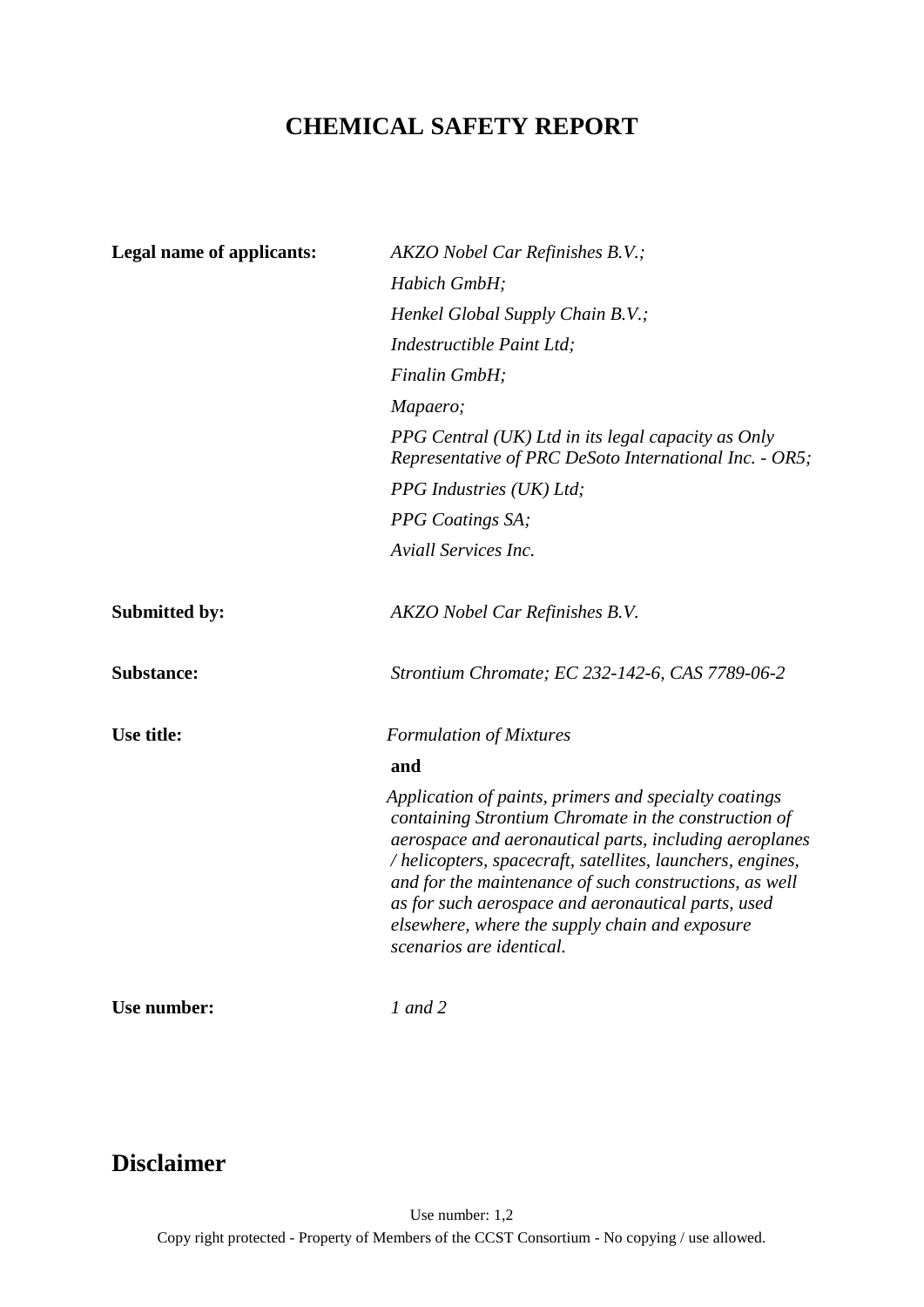# **9. EXPOSURE ASSESSMENT (and related risk characterisation)**

# **9.0. Introduction**

This application is the culmination of extraordinary effort across industry over several years to share data and derive Exposure Scenarios that are reliable and representative of good practice across the industry.

The aerospace industry recognises that the use of such sector-specific Exposure Scenarios in an upstream application will facilitate assessment by RAC and SEAC and enforcement at Member State level. This exposure assessment sets out detailed Exposure Scenarios, including clear and enforceable Risk Management Measures (RMM) and Operational Conditions (OC), for specific activities within the scope of the Application for Authorisation. Importantly, with reference to the specific provisions for authorisation set out in the REACH regulation, an upstream Application for Authorisation (AfA) is the only possible way to meet the needs of the aerospace Downstream Users (DU). An upstream AfA (e.g. by a manufacturer, importer or formulator) of a substance allows coverage of the entire supply chain where the relevant uses are already known.

The Exposure Scenarios are based on extensive input and data held by the European aerospace sector and affiliated industries. The same companies and facilities have reviewed and validated the Exposure Scenarios, including RMM and OC, in detail. The Exposure Scenarios presented are therefore unambiguous and demonstrated to be representative of good practice across the industry.

The Exposure Scenarios are conservative, meaning that exposure measurements or estimates represent the upper boundaries of exposure (representing the reasonable worst case). Due to the specialised and highly regulated nature of activities in the aerospace sector (as explained in the AoA), the uses are well defined and uncertainty associated with the Exposure Scenarios is limited (this finding is supported by the data presented in the document). Minor differences in exposure conditions between facilities and companies occur occasionally and are described in the Exposure Scenarios. In such cases, exposure levels take account of the least stringent RMM/OC and greater release parameters to over-estimates the risk.

For the avoidance of any doubt, while the Exposure Scenarios represent good practice in the aerospace industry, it might be that there will be facilities that cannot demonstrate compliance with these Exposure Scenarios and will not be able to rely on this upstream authorisation.

This exposure assessment provides reliable estimates of current work place exposure levels across the EU. Occupational work place exposure to hexavalent chromium [Cr(VI)] is regulated in most European countries. National Occupational Exposure Limits (OELs) across Europe respect a range of 8 hour *Time Weighted Average* (TWA) values between 1 µg/m3 and 50 µg/m3 . The US *Occupational Safety and Health Administration* (OSHA) OEL is at 5 µg/m<sup>3</sup>. In 2014, France introduced a new OEL of 1 µg/m<sup>3</sup>. This is one of the most stringent OEL currently in place anywhere in the World and industry has invested substantial research and investment to continually reduce exposure to this level. It is important to recognise that measurement data presented within the CSR are necessarily aggregated across several companies and a period of several years. They do not reflect the most stringent OELs since available measurement data were generally collected prior to the introduction of the French OEL and because there is no immediate regulatory imperative for facilities outside France to meet this limit. Nevertheless, for countries in which the national standard is lower than the exposure estimates shown in the following exposure scenario, companies are expected to comply with the national standards by improved technical or personal Risk Management Measures (RMMs) or by demonstrating through work place exposure measurement data that they meet the national requirements.

The Carcinogens and Mutagens Directive (2004/37/EC) requires each Member State to ensure employers reduce and replace use of hexavalent chromium substances, and the introduction of a new OEL in France provides one clear example of regulation by Member States to effect a reduction in workplace exposure to Cr(VI). Industry is proactively engaged in delivering continuous reduction through the development and implementation of appropriate RMMs. Air-tight spray booths, local exhaust ventilation, and use of respiratory protection are examples of RMMs now commonly implemented to manage potential exposure to Cr(VI) across industry.

Best practice across the industry is continually improving, driven by general awareness of workplace hygiene and increasingly stringent regulatory requirements. This commitment to reducing exposure also reflects the widespread recognition that surface treatment including coating with Cr(VI) is critical for several industries and that alternatives are not available in the near-term. Potential workplace exposure to Cr(VI) has progressively reduced in recent years as the effectiveness and implementation of risk management measures has improved,

## 16/11/2015 CHEMICAL SAFETY REPORT 15

Use number: 1,2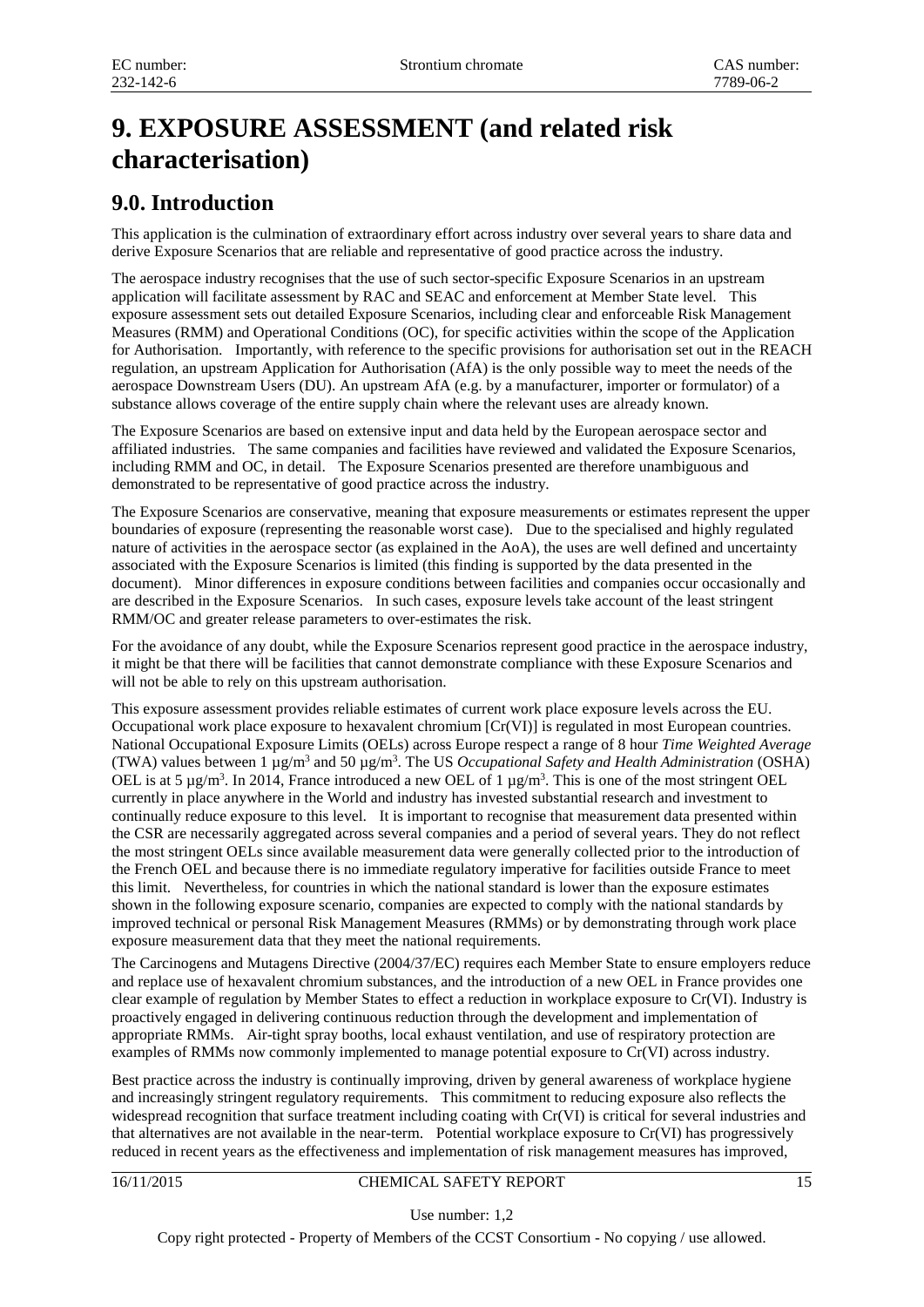and this trend is clearly reflected in exposure measurement data available over the last 10 years or more.

For this reason, the exposure assessment, based on both measured and modelled data, considers prevailing (rather than historic) practices so far as possible; it represents a 'snap-shot' of workplace practices generally in place in and around 2013. It does not describe more recent or ongoing research, measures or initiatives to further drive down potential exposure.

Surface treatment including coating operations are generally very similar in nature, as can be seen from the Exposure Scenarios developed based on input from operators across the European coating industry. Even so, individual operators may implement different RMMs over various timeframes for their own reasons, reflecting considerations such as (but not limited to) the layout (and age) of the coating facility, the scale, frequency and duration of operations, the number of operators, the type of articles coated, and expenditure required.

## **9.0.1. Overview of uses and Exposure Scenarios**

## **Tonnage information:**

Assessed tonnage: 200 tonnes of strontium chromate per year, based on:

• 200 tonnes/year manufactured/imported [containing approximately 50 tonnes Cr(VI)]

The following table lists all the exposure scenarios (ES) assessed in this CSR.

|  |  |  | Table 7. Overview of exposure scenarios and contributing scenarios |  |
|--|--|--|--------------------------------------------------------------------|--|
|  |  |  |                                                                    |  |

| <b>Identifiers</b> | <b>Market</b><br>Titles of exposure scenarios and the related contributing<br><b>Sector</b><br>scenarios                                                                                                                                                                                                                                                                                                                                                                                                                                                                                                                        |                                                                                                                                                                                                                                                                                                                                                                                                                                                                                                                                                                                                                                                                                                                                                                                                                                                                                                                                                                                                                               | <b>Tonnage</b><br>(tonnes<br>per year) |  |
|--------------------|---------------------------------------------------------------------------------------------------------------------------------------------------------------------------------------------------------------------------------------------------------------------------------------------------------------------------------------------------------------------------------------------------------------------------------------------------------------------------------------------------------------------------------------------------------------------------------------------------------------------------------|-------------------------------------------------------------------------------------------------------------------------------------------------------------------------------------------------------------------------------------------------------------------------------------------------------------------------------------------------------------------------------------------------------------------------------------------------------------------------------------------------------------------------------------------------------------------------------------------------------------------------------------------------------------------------------------------------------------------------------------------------------------------------------------------------------------------------------------------------------------------------------------------------------------------------------------------------------------------------------------------------------------------------------|----------------------------------------|--|
|                    |                                                                                                                                                                                                                                                                                                                                                                                                                                                                                                                                                                                                                                 |                                                                                                                                                                                                                                                                                                                                                                                                                                                                                                                                                                                                                                                                                                                                                                                                                                                                                                                                                                                                                               |                                        |  |
| <b>ES1 - F1</b>    | Formulation – Formulation of Mixtures<br>- Formulation of Mixtures (ERC 2)<br>- Delivery and storage of raw material (PROC 1)<br>- Decanting and weighing of solids (PROC 8b)<br>- Transfer to mixing vessel (PROC 8b)<br>- Mixing by dilution, dispersion, wet-grinding (closed or open<br>process) (PROC 2-5, 26)<br>- Transfer to small containers (including filtering) (PROC 9b)<br>- Cleaning of equipment (PROC 8b)<br>- Maintenance of equipment (PROC 8b)<br>- Storage of formulation (PROC 1)<br>- Laboratory analysis (sampling, laboratory analysis, test<br>spraying) (PROC 15, 7)<br>- Waste management (PROC 8b) |                                                                                                                                                                                                                                                                                                                                                                                                                                                                                                                                                                                                                                                                                                                                                                                                                                                                                                                                                                                                                               | 200<br>[50]<br>Cr(VI)                  |  |
| <b>ES1 - IW1</b>   |                                                                                                                                                                                                                                                                                                                                                                                                                                                                                                                                                                                                                                 | Use at industrial site - Application of paints, primers and specialty<br>coatings containing Strontium Chromate in the construction of<br>aerospace and aeronautical parts, including aeroplanes /<br>helicopters, spacecraft, satellites, launchers, engines, and for the<br>maintenance of such constructions, as well as for such aerospace<br>and aeronautical parts, used elsewhere, where the supply chain<br>and exposure scenarios are identical<br>- Application of paints, primers and specialty coatings containing<br>Strontium Chromate in the construction of aerospace and<br>aeronautical parts, including aeroplanes / helicopters, spacecraft,<br>satellites, launchers, engines, and for the maintenance of such<br>constructions, as well as for such aerospace and aeronautical<br>parts, used elsewhere, where the supply chain and exposure<br>scenarios are identical (ERC 5)<br>- Delivery and storage of raw material (PROC 1)<br>- Decanting, mixing and filling of guns, cups or small containers | 200<br>$[50$<br>Cr(VI)                 |  |

#### 16/11/2015 CHEMICAL SAFETY REPORT 16

Use number: 1,2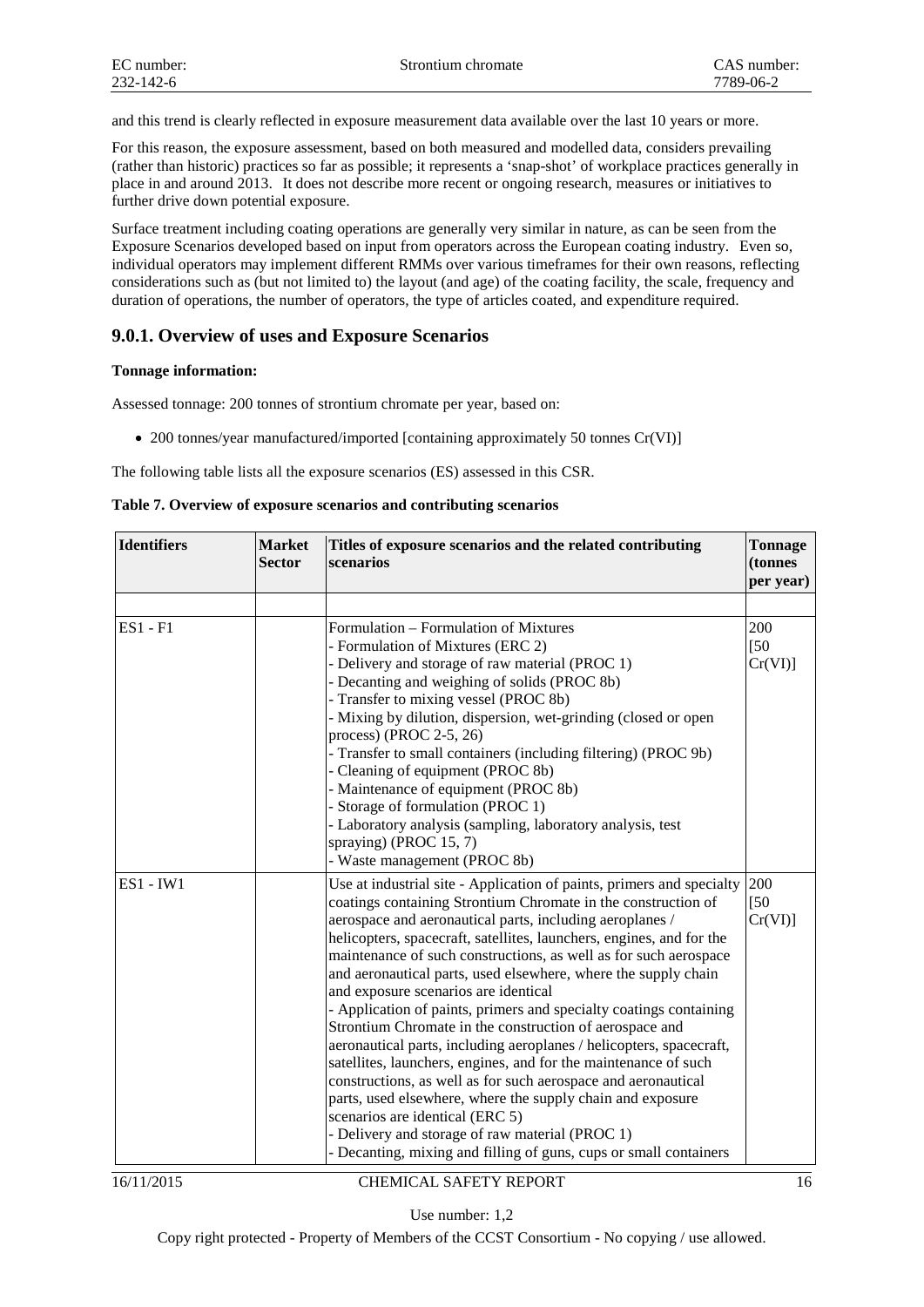| <b>Identifiers</b><br><b>Market</b><br><b>Sector</b><br>scenarios | Titles of exposure scenarios and the related contributing                                                                                                                                                                                                                                                                                                                                                                                                                                                                                                                                                                                                                                                                                                                                                                                                                                                                                                                                                                                                                                                                                                                                                                                                                                                                                                                                                                                                                                                                                                                                                                                                                               | Tonnage<br>(tonnes<br>per year) |
|-------------------------------------------------------------------|-----------------------------------------------------------------------------------------------------------------------------------------------------------------------------------------------------------------------------------------------------------------------------------------------------------------------------------------------------------------------------------------------------------------------------------------------------------------------------------------------------------------------------------------------------------------------------------------------------------------------------------------------------------------------------------------------------------------------------------------------------------------------------------------------------------------------------------------------------------------------------------------------------------------------------------------------------------------------------------------------------------------------------------------------------------------------------------------------------------------------------------------------------------------------------------------------------------------------------------------------------------------------------------------------------------------------------------------------------------------------------------------------------------------------------------------------------------------------------------------------------------------------------------------------------------------------------------------------------------------------------------------------------------------------------------------|---------------------------------|
| (PROC 5)<br>7)<br>8b)                                             | - Surface treatment by spraying (large parts) in a purpose-<br>designed room (PROC 7)<br>- Surface treatment by spraying in spray cabin/spray booth (PROC<br>- Surface treatment by spraying outside of paint-booth (PROC 7)<br>- Surface treatment by brushing/rolling (small to medium sized<br>parts) (PROC 10)<br>- Surface treatment by brushing (very small parts/touch-up)<br>(PROC 10)<br>- Drying/self-curing (PROC 26)<br>- Drying/heat-curing (PROC 26)<br>- Drying/self-curing of large sized parts (PROC 26)<br>- Cleaning of equipment - tools cleaning (closed system) (PROC<br>- Cleaning and maintenance of equipment – tools cleaning (paint<br>cabin) (PROC 8b)<br>- Cleaning – paint cabin and ancillary areas g (PROC 8b)<br>- Infrequent maintenance activities (PROC 8a)<br>- Machining operations on small to medium sized parts containing<br>Cr(VI) on an extracted bench/extraction booth including cleaning<br>(PROC 21, 24)<br>- Machining operations on small to medium sized surfaces<br>containing Cr(VI) on an extracted bench/extraction booth<br>including cleaning (PROC 21, 24)<br>- Machining operations in large work areas on parts containing<br>Cr(VI) including cleaning (PROC 21, 24)<br>- Machining operations in large work areas on surfaces containing<br>Cr(VI) including cleaning (PROC 21, 24)<br>- Machining operations on parts containing Cr(VI) in small work<br>areas including cleaning (PROC 21, 24)<br>- Machining operations on surfaces containing Cr(VI) in small<br>work areas including cleaning (PROC 21, 24)<br>- Sanding of large surfaces containing Cr(VI) in large work areas<br>including cleaning (PROC 21, 24) |                                 |
|                                                                   | - Waste management (PROC 8b)<br>- End of Life (PROC 8a)                                                                                                                                                                                                                                                                                                                                                                                                                                                                                                                                                                                                                                                                                                                                                                                                                                                                                                                                                                                                                                                                                                                                                                                                                                                                                                                                                                                                                                                                                                                                                                                                                                 |                                 |

**Consumer end use: C-#, Service life (by workers in industrial site): SL-IW-#, Service life (by professional workers): SL-PW-#, Service life (by consumers): SL-C-#.)**

## **9.0.2. Introduction to the assessment**

## **9.0.2.1. Environment**

## **Scope and type of assessment**

The current Chemical Safety Report (CSR) and the associated exposure scenarios (ES) are tailored to supporting Application for Authorization (AfA) to continue use of strontium chromate for application of paints, primers and specialty coatings containing Strontium Chromate in the construction of aerospace and aeronautical parts, including aeroplanes / helicopters, spacecraft, satellites, launchers, engines, and for the maintenance of such constructions, as well as for such aerospace and aeronautical parts, used elsewhere, where the supply chain and exposure scenarios are identical after the sunset date in January 2019.

Strontium chromate has been included in Annex XIV to Regulation (EC) No 1907/2006 ('REACH') due to its intrinsic properties as being carcinogenic (Carc. 1B).

16/11/2015 CHEMICAL SAFETY REPORT 17

Use number: 1,2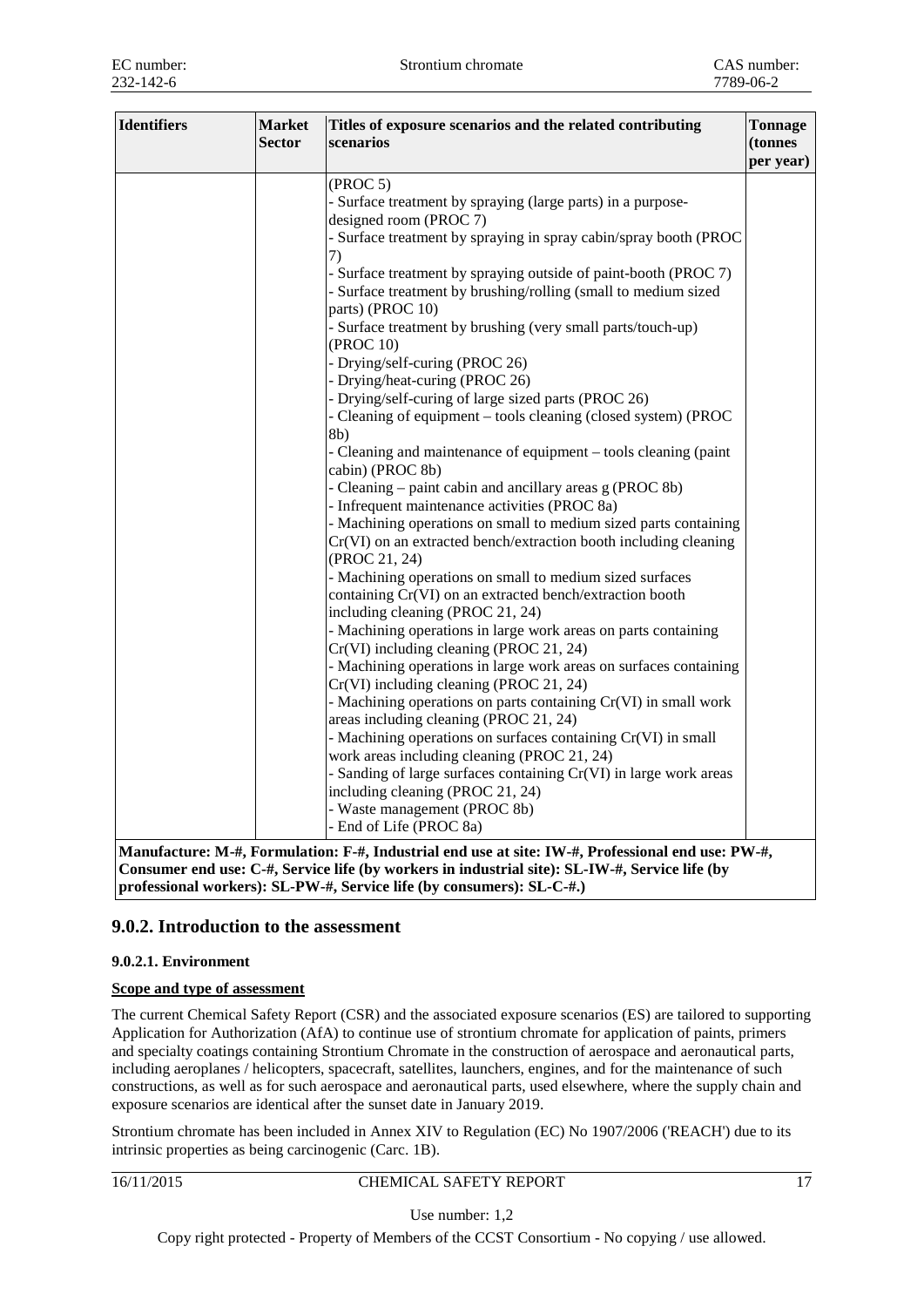Following Regulation (EC) No 1907/2006, Article 62(4)(d), the CSR supporting an AfA needs to cover only those potential risks arising from the intrinsic properties specified in Annex XIV. Accordingly, only the potential human health risks related to the classification of strontium chromate as a carcinogen are considered in the current CSR. The dominating health effect resulting from the intrinsic hazardous properties of strontium chromate is lung cancer due to inhalation of dust and/or aerosols. Intestinal cancer following ingestion is also identified as a potential risk: however, the dose-response relationship is lower than that for lung cancer, and ingestion is generally not considered an important exposure route for workers.

Evaluation of any potential hazards to the environment is not required within the framework of this authorisation application. Health hazards may potentially relate to Cr(VI) exposure of the general population via the environment, and are considered accordingly.

Measures to prevent or limit release of Cr(VI) to the environment are provided as best practice at facilities carrying out operations using Cr(VI). During painting and sealing operations, prevention of releases of all products to the aquatic environment is a matter of good practice. Water may be used in paint booths to capture residual paint and prevent release to the atmosphere; this water is recirculated and finally disposed as a hazardous waste. Treatment technology (on-site or off-site) to reduce hexavalent to trivalent chromium [Cr(III)] in wastewater is generally highly effective, such that residual concentrations of Cr(VI) in effluent are very low and often non-detectable, and may be considered negligible . Solid and liquid waste materials such as paper, filters, cans, personal protective equipment (PPE) and other equipment contaminated with paint containing Cr(VI) are collected and treated as hazardous waste where residual Cr(VI) can be effectively safely treated. In view of the risk management measures in place at the production facilities emissions to the aquatic environment associated with painting and sealing operations are effectively prevented.

Due to its low volatility, strontium chromate will not normally be present in air. Nevertheless, energetic processes such as spray painting or mechanical processes can release these substances into air in association with aerosols or particulate matter. All workspaces with potential release to air are equipped with exhaust ventilation systems to remove residual particulates from workers breathing zone: exhaust air is passed through filters or wet scrubbers according to best available technique (minimum 99% removal efficiency) before being released to atmosphere. While emissions to air are therefore very low, they have been considered in this assessment as a factor potentially contributing to Cr(VI) exposure of humans via the environment. The scope and type of the assessment of the pathway "man via the environment" is discussed in section 9.0.2.2 below.

Paints containing Cr(VI) are not directly or indirectly released to soil, and releases to soil are considered negligible

| <b>Protection target</b> | Type of risk characterisation | Hazard conclusion (see section 7) |
|--------------------------|-------------------------------|-----------------------------------|
| Freshwater               | Not required                  | Not relevant                      |
| Sediment (freshwater)    | Not required                  | Not relevant                      |
| Marine water             | Not required                  | Not relevant                      |
| Sediment (marine water)  | Not required                  | Not relevant                      |
| Sewage treatment plant   | Not required                  | Not relevant                      |
| Air                      | Not required                  | Not relevant                      |
| Agricultural soil        | Not required                  | Not relevant                      |
| Predator                 | Not required                  | Not relevant                      |

| Table 8. Type of risk characterisation required for the environment |  |  |  |
|---------------------------------------------------------------------|--|--|--|
|---------------------------------------------------------------------|--|--|--|

## **Comments on assessment approach:**

In accordance with Regulation (EC) No 1907/2006, Article 62(4)(d), potential risks to the environment need not be considered.

Use number: 1,2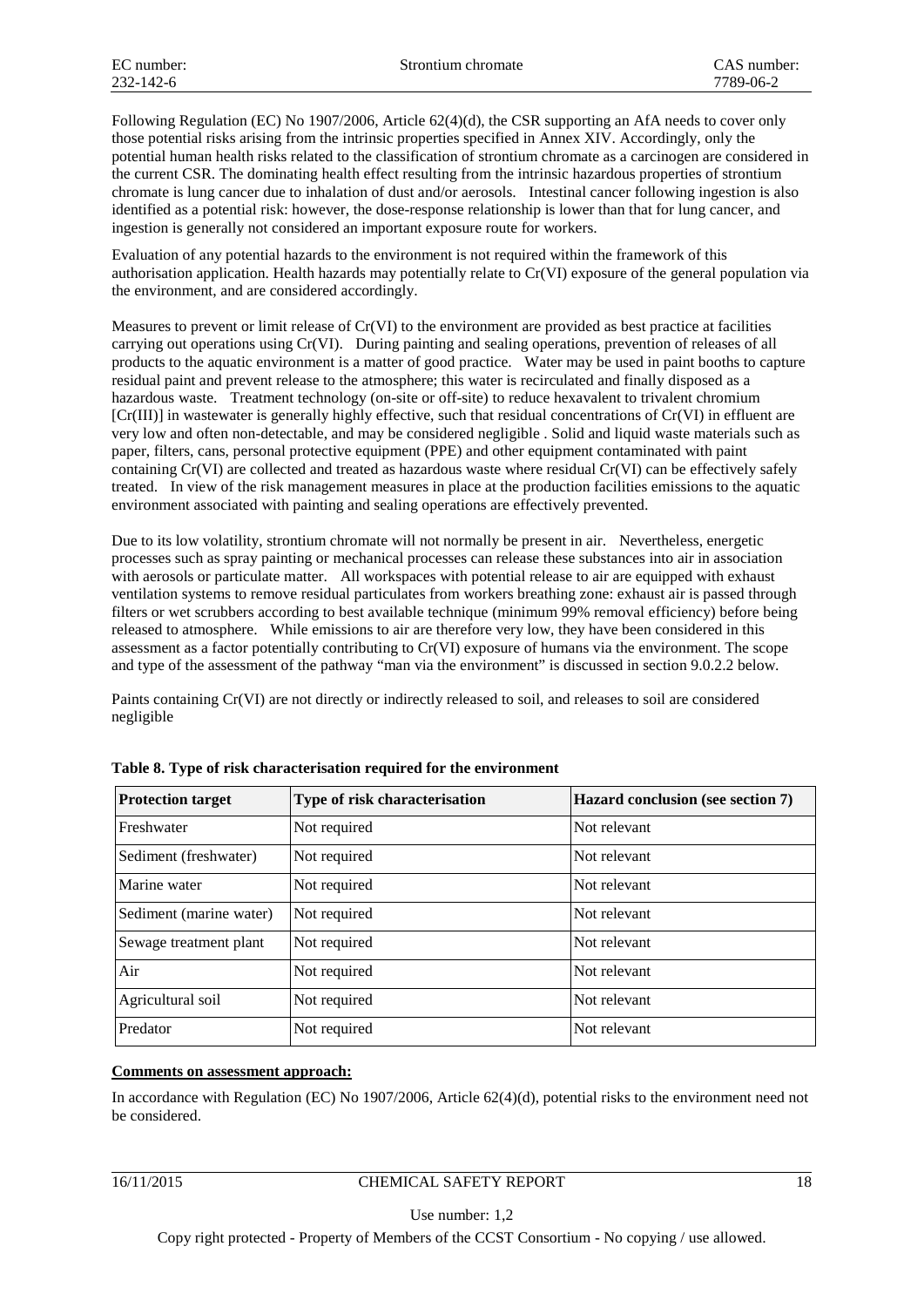## **9.0.2.2. Man via environment**

## **Scope and type of assessment**

As discussed in 9.0.2.1., humans may potentially be exposed to strontium chromate via the environment. Since strict emission control measures are implemented, releases to the aquatic environment (and also to soil), if any, are negligible, and the only relevant potential exposure path is inhalation of fine dust or particulates emitted from the facilities to air (see also "comments on assessment approach" below).

Within the current CSR, local concentrations (Clocal) of chromium in air resulting from emissions to air from industrial use are estimated based on available emission data from companies or modelled with EUSES 2.1.2., and expressed as Cr(VI).

The regional concentrations are reported in section 10.2.1.2 (see Table 41, "Predicted regional exposure concentrations (Regional PEC)") based on modeling with EUSES 2.1.2., and expressed as Cr(VI).

| type of effects                              | Route of exposure and Type of risk characterisation                    | Hazard conclusion (see RAC/27/2013/06<br>Rev.1)                               |
|----------------------------------------------|------------------------------------------------------------------------|-------------------------------------------------------------------------------|
| Inhalation: Local long- Quantitative<br>term |                                                                        | Lung cancer:<br>ELR = 2.9E-02 per 1 µg Cr(VI)/m <sup>3</sup> for 70<br>years  |
| Oral: Local long-term                        | Not needed. Assume all inhaled<br>material is respirable (worst case). | Intestinal cancer:<br>$ELR = 8.0E-04$ per 1 µg Cr(VI)/kg bw/d<br>for 70 years |

**Table 9. Type of risk characterisation required for man via the environment**

#### **Comments on assessment approach:**

The risk assessment for humans exposed via the environment is restricted to inhalation of airborne residues of the chromates. The oral route (swallowing of the non-respirable fraction) does not need to be explicitly considered here since:

- (i) the exposure calculations (airborne concentrations) do not provide different particle size fractions (inhalable/thoracic/respirable);
- (ii) the excess lifetime risk (ELR) for intestinal cancer is one order of magnitude lower than that for lung cancer. The assessment of health impacts is therefore dominated by the potential risk of lung cancer due to inhalation of hexavalent chromium;
- (iii) the document on a reference dose-response relationship for Cr(VI) compounds (RAC/27/2013/06 Rev.1) states that "*in cases where the applicant only provides data for the exposure to the inhalable particulate fraction, as a default, it will be assumed that all particles were in the respirable size range.*"

Therefore, in accordance with the above findings and provisions on the risk assessment for humans exposed via the environment, since it is assumed that all particles are in the respirable size range, no exposure via the oral route needs to be considered.

This constitutes a worst case approach, since the potential lung cancer risk, is an order of magnitude higher compared to the potential intestinal cancer risk, based on the dose-response relationships agreed by the Committee of Risk Assessment (RAC).

## **9.0.2.3. Workers**

## **Scope and type of assessment**

The scope of exposure assessment and type of risk characterisation required for workers are described in the following table based on the hazard conclusions presented in section 5.11.

## 16/11/2015 CHEMICAL SAFETY REPORT 19

Use number: 1,2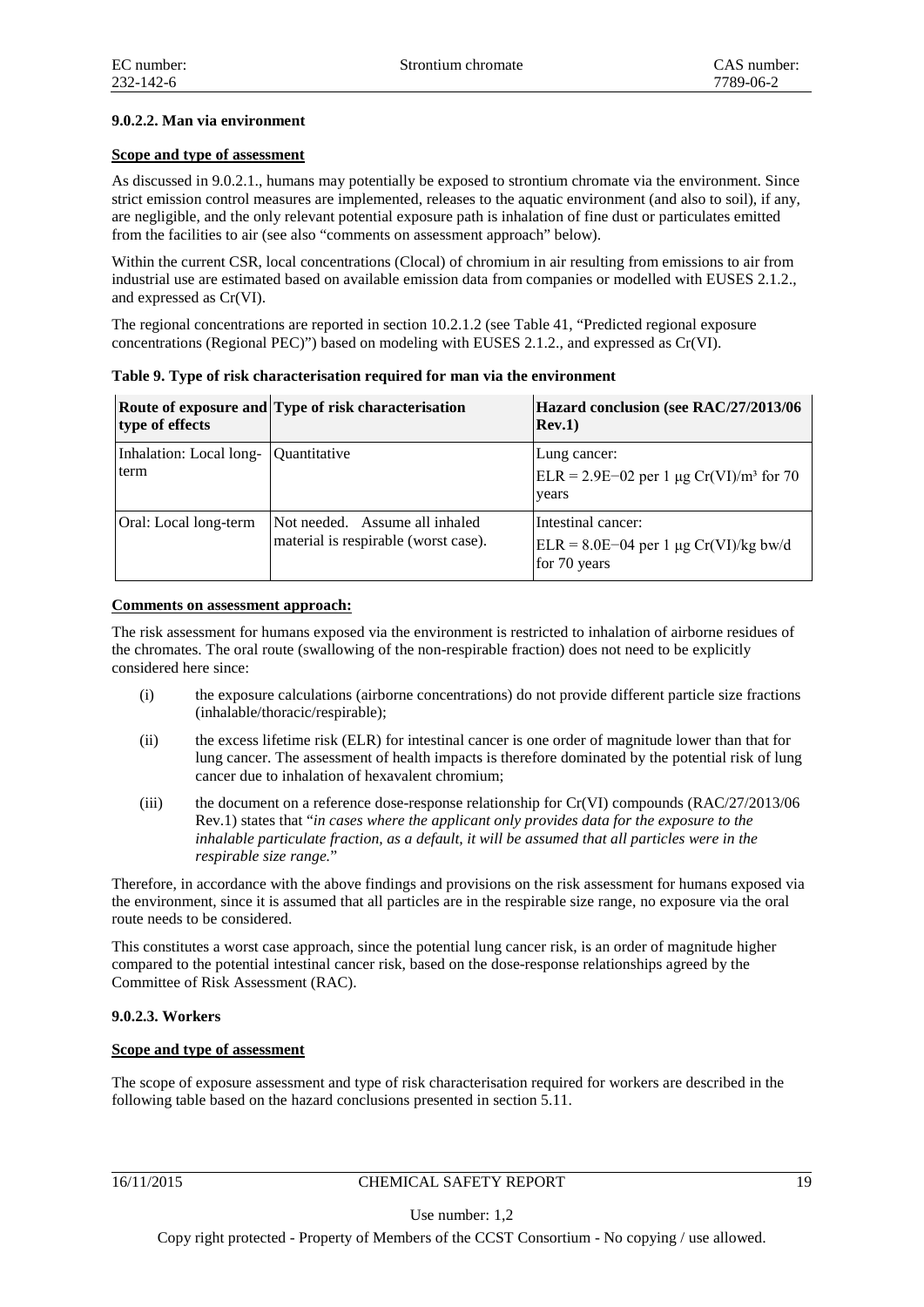| Route             | Type of effect     | Type of risk characterisation | <b>Hazard conclusion (see</b><br>RAC/27/2013/06 Rev.1)         |
|-------------------|--------------------|-------------------------------|----------------------------------------------------------------|
|                   | Systemic long-term | Not needed                    | Not relevant                                                   |
|                   | Systemic acute     | Not needed                    | Not relevant                                                   |
| <b>Inhalation</b> | Local long term    | Quantitative                  | Lung cancer:                                                   |
|                   |                    |                               | $ELR = 4.0E-03$ per 1 µg Cr(VI)/m <sup>3</sup> for<br>40 years |
|                   | Local acute        | Not needed                    | Not relevant                                                   |
|                   | Systemic long term | Not needed                    | Not relevant                                                   |
|                   | Systemic acute     | Not needed                    | Not relevant                                                   |
| <b>Dermal</b>     | Local long term    | Not needed                    | Not relevant                                                   |
|                   | Local acute        | Not needed                    | Not relevant                                                   |
| Eye               | Local              | Not needed                    | Not relevant                                                   |

**Table 10. Type of risk characterisation required for workers**

#### **Comments on assessment approach related to toxicological hazard:**

Strontium chromate has been included into Annex XIV to Regulation (EC) No 1907/2006 ('REACH') due to its intrinsic properties as being carcinogenic (Carc. 1B).

Following Regulation (EC) No 1907/2006, Article 62(4)(d), the CSR supporting an AfA needs to cover only those potential risks arising from the intrinsic properties specified in Annex XIV. The dominating health effect resulting from the intrinsic hazardous properties of strontium chromate is lung cancer due to inhalation of dust and/or aerosols.

Exposure estimates generated by ART 1.5 and measured exposure values are presented in this document in terms of Cr(VI).

The oral route (mucociliary clearance and swallowing of the non-respirable fractions) is not taken into account for the same reasons as already explained in the context of "man via environment" (section 9.0.2.1 above). In accordance with the RAC document on the dose-response relationship (RAC/27/2013/06 Rev.1) it has to be assumed that all particles are in the respirable size range. Hence no exposure via the oral route needs to be considered.

## **Comments on assessment approach related to physicochemical hazard:**

Not relevant – physicochemical hazards are not subject of this chemical safety report.

## **General information on risk management related to toxicological hazard:**

Potential exposure of worker handling strontium chromate during formulation and industrial use is restricted to the lowest possible level.

When handling solid strontium chromate or in cases in which exposure to airborne strontium chromate can occur (e.g. spraying), personnel are required to wear protective clothing, chemical-resistant gloves, goggles, and adequate respiratory protection (e.g. half- masks equipped with A2P3 filters<sup>[1](#page-6-0)</sup>).

Use number: 1,2

<span id="page-6-0"></span><sup>16/11/2015</sup> CHEMICAL SAFETY REPORT 20 1 European standard EN 143 defines the classes of particle filters that can be attached to a face mask. A P3 filter is required to remove at least 99.95% of airborne particles at a filter penetration limit (at 95 L/min air flow)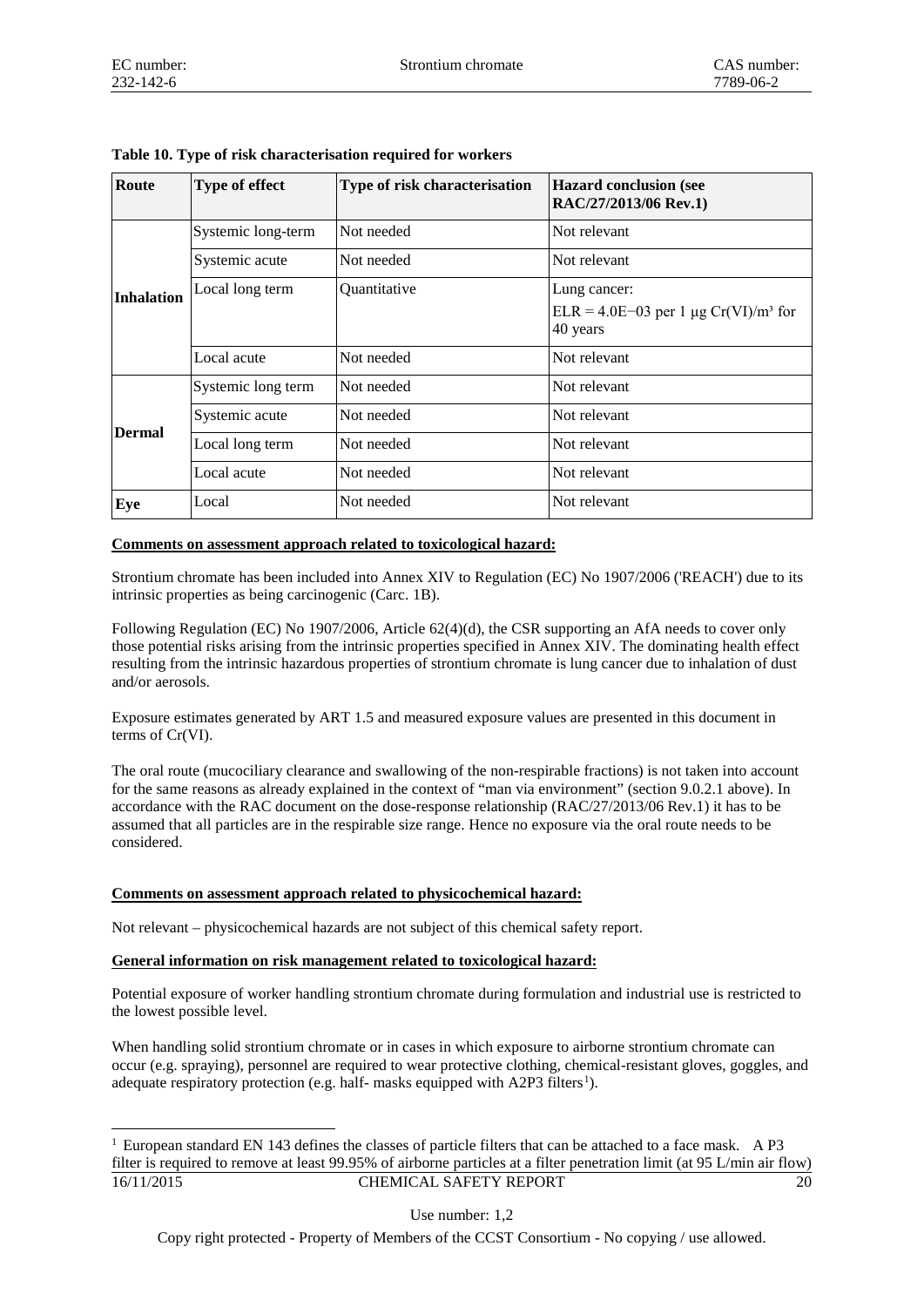## **General information on risk management related to physicochemical hazard:**

Not relevant – physicochemical hazards are not subject of this chemical safety report.

## **9.0.2.4. Consumers**

Exposure assessment is not applicable as there are no consumer-related uses for strontium chromate.

## **9.1. Exposure scenario 1: Formulation – Formulation of Mixtures**

Formulation of paints, primers and specialty coatings in closed batch or batch process generally involves storage, raw material charging, mixing, dispersing, filtering and filling, maintenance and cleaning of equipment, and transfer of waste and laboratory activities.

Strontium chromate is a hazardous substances, therefore is handled in a way as to eliminate or minimise the potential for worker exposure<sup>[2](#page-7-0)</sup>. Personal protective equipment (PPE) and engineering controls (LEV) are used to limit potential dermal and inhalation exposure.

This scenario addresses formulation by stand-alone formulators. On-site formulation (i.e. mixing) at industrial sites is not included in this scenario but covered in the following industrial use scenario (see 9.2). Formulation in most cases is not a continuous but a batch process. For workers, however, the exposure scenario assumes that the formulation tasks are conducted each day; therefore exposure is effectively treated as a continuous process for the purpose of this assessment, resulting in an over-estimation of long-term inhalation exposure.

| Environment contributing scenario(s):                                 |                     |
|-----------------------------------------------------------------------|---------------------|
| <b>Formulation of Mixtures</b>                                        | ERC <sub>2</sub>    |
| Worker contributing scenario(s):                                      |                     |
| Delivery and storage of raw material                                  | PROC <sub>1</sub>   |
| Decanting and weighing of solids                                      | PROC 8b             |
| Transfer to mixing vessel                                             | PROC <sub>8b</sub>  |
| Mixing by dilution, dispersion, wet-grinding (closed or open process) | PROC 2-5, 26        |
| Transfer to small containers (including filtering)                    | PROC <sub>9</sub>   |
| Cleaning of equipment                                                 | PROC 8b             |
| Maintenance of equipment                                              | PROC <sub>8</sub> b |
| Storage of formulation                                                | PROC <sub>1</sub>   |
| Laboratory analysis (sampling, laboratory analysis, test spraying)    | <b>PROC</b> 15, 7   |
| Maintenance of equipment                                              | PROC <sub>8a</sub>  |
| Waste management                                                      | PROC <sub>8b</sub>  |

## **Explanation on the approach taken for the ES**

Occupational exposure estimates are based on measured data and/or on modelled data. Where inhalation exposure has been estimated by modelling, the exposure model *Advanced REACH Tool 1.5' or 'ART'[3](#page-7-1)* has been used. ART is a second tier model calibrated to assess exposure to inhalable dust, vapours, and mists; this Exposure Scenario is within the scope of ART. The figures obtained by modelling are considered to be worst-

on Information Requirements and chemical safety assessment R.14.

<span id="page-7-1"></span><span id="page-7-0"></span> <sup>2</sup> In accordance with Carcinogens Directive 90/394/EEC and Carcinogens and Mutagens Directive 2004/37/EC <sup>3</sup> The use of ART for workers exposure assessment under REACH is described in ECHA's updated Guidance

<sup>16/11/2015</sup> CHEMICAL SAFETY REPORT 21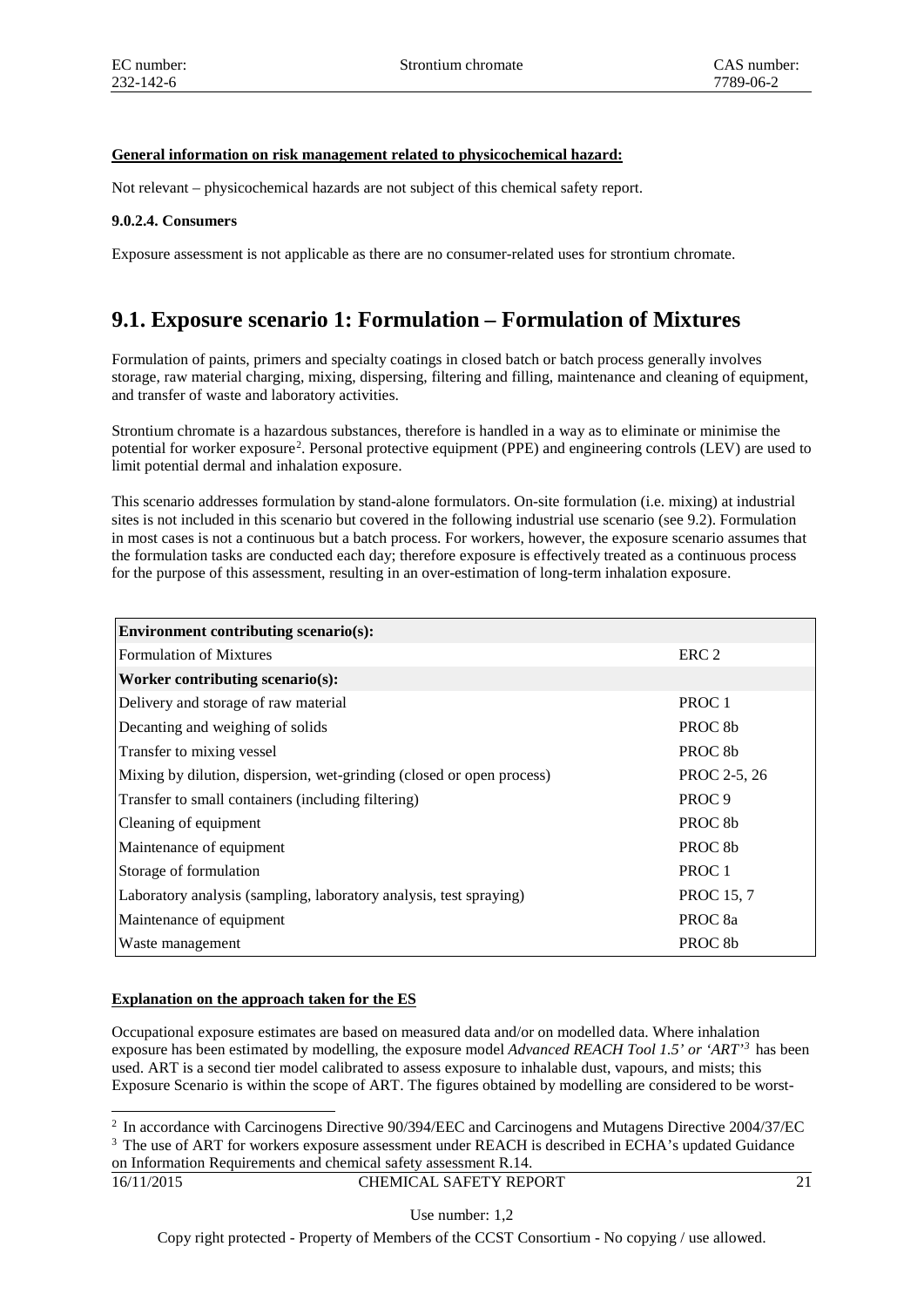case estimates: supportive evidence for the conservative character of the modelled estimates is provided by comparison with relevant measured exposure data (measured concentrations of particulate residues of Cr(VI) in air), where available; such analysis indeed indicates that ART is a reasonable but conservative tool for estimating exposure of Cr(VI) in the scope of this assessment. Appropriate values for each model parameters haves been selected in close cooperation with directly involved companies from the aerospace and affiliated industries, as indicated elsewhere in this document. Where the sample size and sampling strategy is adequate (i.e. personal sampling data), the risk characterisation relies on the measured exposure values; in other cases the results of the exposure modelling were used as adequate measurement data was not available.

The detailed Exposure Scenario has been developed based on information provided by several companies involved in this activity. Companies provided details of the conditions under which the activity was carried out as well as the duration and frequency of each task. The frequency of a specific activity in the worker subscenarios is expressed as daily activity unless otherwise stated. As long-term exposure is the relevant period for long-term health effects, the duration of exposure per day as set out in the ES is expressed as *average* duration per day over a longer period (e.g. 2 hours each day are equal to 4 hours every second day). Therefore, it can be seen that the duration of exposure per day is not the same as the *maximum* allowed duration in any one day.

All sub-scenarios which are based on modelled values provide worst-case estimates using in general the highest exposure duration and the lowest level of personal protection reported. Therefore many companies will stay below the estimated exposure.

In view of the strict separation of the production facility from the wastewater stream, any releases to the aquatic environment are essentially negligible (zero). Strontium chromate is contained within the preparation and the water used to rinse out the equipment is collected and recycled or disposed of in specialist facilities. Reductive treatment of any waste containing Cr(VI) additionally ensures negligible release of Cr(VI) to water. This is reflected in the environmental contributing scenario below.

## **9.1.1. Environmental contributing scenario 1: Formulation**

## **9.1.1.1. Conditions of use**

| Amount used, frequency and duration of use (or from service life)                                                                                                                                                                                                                                                                                                                                                                                                                                                                                         |
|-----------------------------------------------------------------------------------------------------------------------------------------------------------------------------------------------------------------------------------------------------------------------------------------------------------------------------------------------------------------------------------------------------------------------------------------------------------------------------------------------------------------------------------------------------------|
| • Daily use at site: $\langle 0.12 \text{ tonnes/day} \, [\text{as Cr(VI)}]$                                                                                                                                                                                                                                                                                                                                                                                                                                                                              |
| • Annual use at a site: $\langle 25 \text{ tonnes/year}$ [as Cr(VI)]                                                                                                                                                                                                                                                                                                                                                                                                                                                                                      |
| • Percentage of tonnage used at regional scale: $= 50\%$                                                                                                                                                                                                                                                                                                                                                                                                                                                                                                  |
| <b>Technical and organisational conditions and measures</b>                                                                                                                                                                                                                                                                                                                                                                                                                                                                                               |
| Air emission abatement: at least 99% efficiency<br>• Negligible discharge of $Cr(VI)$ in wastewater from the site<br>All solid and any liquid waste is collected and either the collected waste is directly forwarded to an external<br>٠<br>waste management company, or $Cr(VI)$ in wastewater is reduced to $Cr(III)$ on-site, and the treated waste is<br>either recycled or forwarded to an external waste management company (licenced contractor) for disposal as<br>hazardous waste.<br>Conditions and measures related to sewage treatment plant |

Not applicable – negligible discharge of  $Cr(VI)$  in wastewater from the site

**Conditions and measures related to treatment of waste (including article waste)**

 Collection of all solid and liquid waste, reduction of Cr(VI) in wastewater to Cr(III), recycling or disposal as hazardous waste by an external waste management company (licenced contractor)

## **Other conditions affecting environmental exposure**

 Exhaust air is passed through filters or wet scrubbers according to best available technique (minimum efficiency 99 %)

## **9.1.1.2. Releases**

16/11/2015 CHEMICAL SAFETY REPORT 22 For the formulation of strontium chromate for the application paints, primers and specialty coatings in the

Use number: 1,2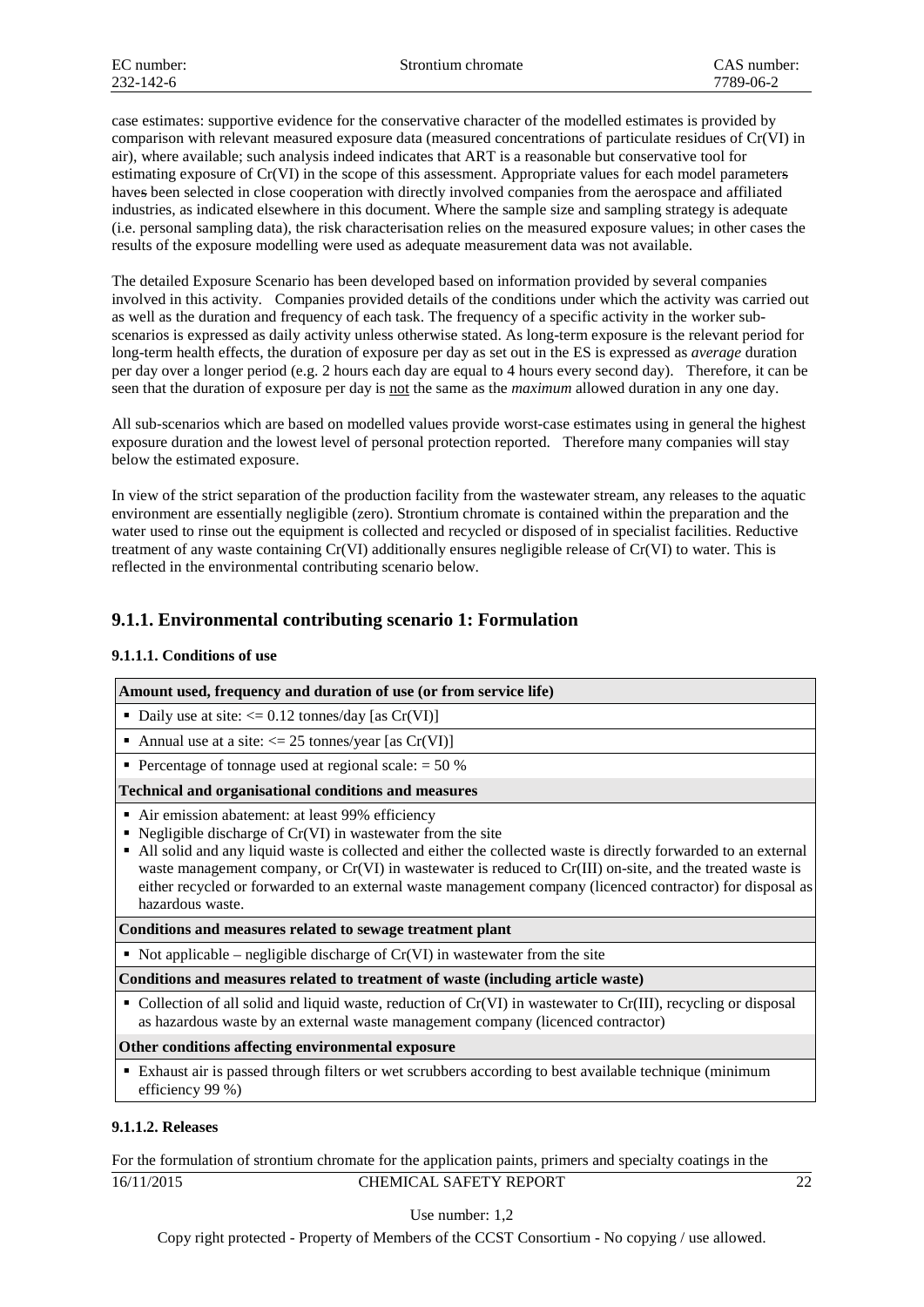construction of aerospace and aeronautical parts, no air emission data (i.e. measurement of release to the atmosphere) were available.

Two industry associations have developed SpERCs that can be considered relevant for formulation of paints, primers and specialty coatings in general:

For the formulation of sealants, data on environmental releases from the FEICA SPERC - 2.1a.v2- Formulation of Solvent Borne adhesives - Solids has been identified as relevant for the scenario. The SpERC estimates an initial release factor to air of 0.01;

For the formulation of paints and coatings, data on environmental releases are selected from the CEPE SPERC. SPERCs: 2.2a.v1-Formulation of Organic Solvent Borne Coatings and Inks – Solids. The SpERC estimates an initial release factor to air 9.7E-5.

The formulation of sealants and coatings is a multi-stage batch process. The process is arranged to maximise the efficiency of use of input raw materials, through the highest conversion into formulated products. Process losses are reduced to the absolute minimum, through use of general and manufacturing plant extraction to maintain workplace concentrations of airborne vapours (e.g. for VOCs) and particulates below respective OELs; and through use of closed or covered manufacturing equipment, wherever possible, to minimise evaporative losses (e.g. of VOCs). The intrinsic properties of the constituents of these products and the overall process are such that care is taken that there are no discharges of raw materials or products to waste-water or to soil from the formulating plant.

The formulation of coatings and paints is the predominant formulation process for strontium chromate (i.e. sealant formulation is limited). As worst case, therefore, a mean release fraction of 0.005 (the average value of the release factors in the relevant SpERCs covering sealants (0.01) and coatings (0.0001) was used as the release factor for this scenario.

Air emissions relating to local exhaust ventilation (LEV) or extraction systems are filtered or passed through wet scrubbers to remove particulates prior to release to atmosphere. Information from facilities indicates that removal efficiency of at least 99% is typical for industry. Therefore the final release factor is set to 0.005%.

## **Table 11. Local releases to the environment**

| <b>Release</b> | Release factor estimation<br>method | <b>Explanation</b> / Justification                |
|----------------|-------------------------------------|---------------------------------------------------|
| Air            | Release factor                      | <b>Initial release factor:</b> 0.5%               |
|                |                                     | <b>Final release factor: 0.005%</b>               |
|                |                                     | <b>Local release rate:</b> $0.006 \text{ kg/day}$ |

#### **9.1.1.3. Exposure and risks for the environment and man via the environment**

The exposure concentrations and risk characterisation ratios (RCR) are reported in the following table.

|  |  | Table 12. Exposure concentrations and risks for the environment |  |  |  |
|--|--|-----------------------------------------------------------------|--|--|--|
|--|--|-----------------------------------------------------------------|--|--|--|

| <b>Protection target</b>    | <b>Exposure concentration</b>           | <b>Risk characterisation</b> |
|-----------------------------|-----------------------------------------|------------------------------|
| Freshwater                  | Not relevant                            |                              |
| Sediment (freshwater)       | Not relevant                            |                              |
| Marine water                | Not relevant                            |                              |
| Sediment (marine water)     | Not relevant                            |                              |
| Predator (freshwater)       | Not relevant                            |                              |
| Predator (marine water)     | Not relevant                            |                              |
| Top predator (marine water) | Not relevant                            |                              |
| Sewage treatment plant      | Not relevant                            |                              |
| Air                         | Local PEC: $9.521E-7$ mg/m <sup>3</sup> |                              |

#### 16/11/2015 CHEMICAL SAFETY REPORT 23

Use number: 1,2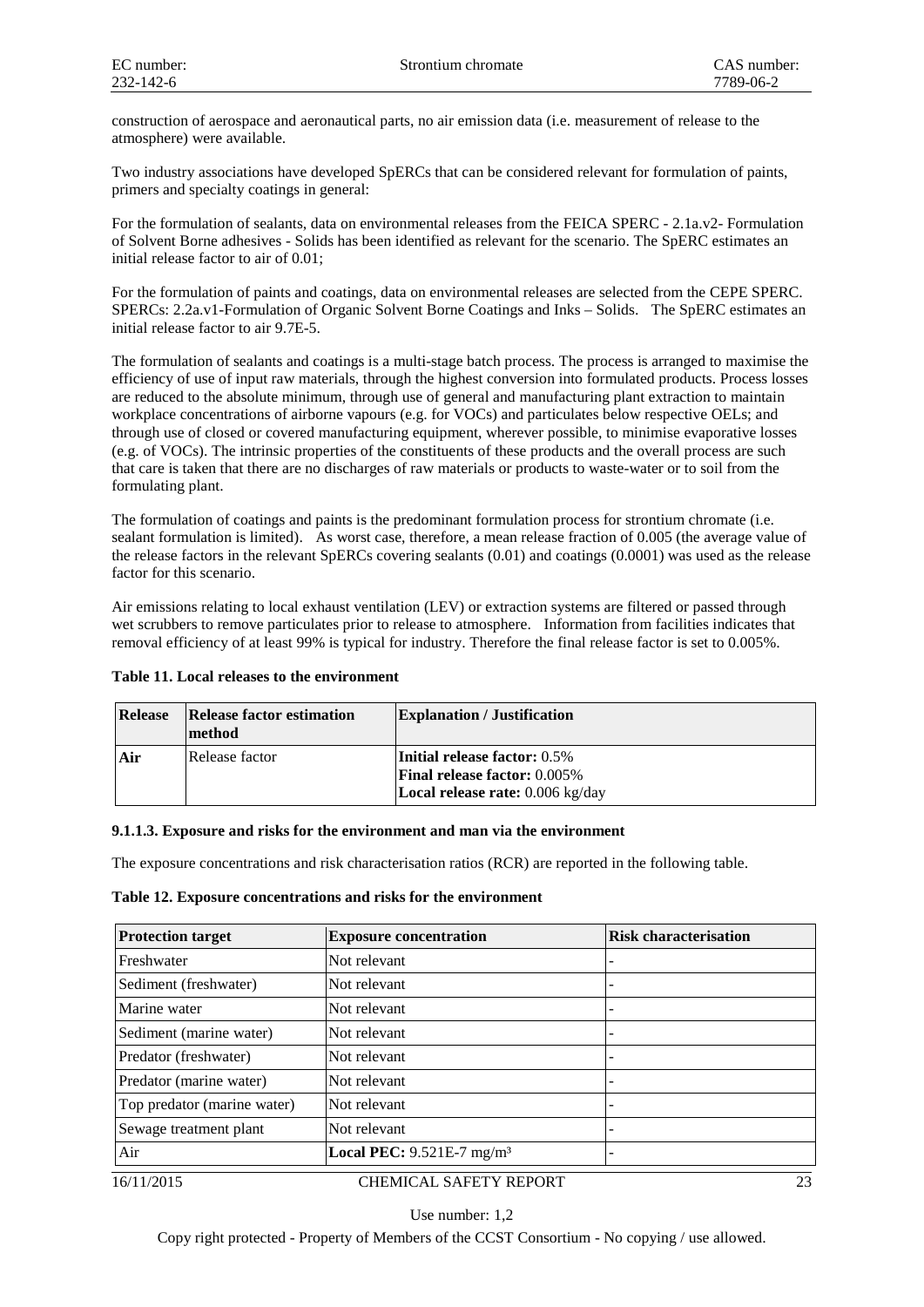| <b>Protection target</b>            | <b>Exposure concentration</b>           | <b>Risk characterisation</b>                                                                                                                                                                                                                                                  |
|-------------------------------------|-----------------------------------------|-------------------------------------------------------------------------------------------------------------------------------------------------------------------------------------------------------------------------------------------------------------------------------|
| Agricultural soil                   | Not relevant                            |                                                                                                                                                                                                                                                                               |
| Predator (terrestrial)              | Not relevant                            |                                                                                                                                                                                                                                                                               |
| Man via Environment -<br>Inhalation | Local PEC: $9.521E-7$ mg/m <sup>3</sup> | Based on the dose-response<br>relationship derived by the<br>RAC, considering a 70 year<br>exposure time (24h/day,<br>7d/week), the following excess<br>lifetime risk for the general<br>population is derived based on<br>the estimated exposure:<br>0.028 per 1000 exposed. |
| Man via Environment - Oral          | Not relevant                            |                                                                                                                                                                                                                                                                               |

## **Conclusion on risk characterisation**

The estimated exposure concentration of  $9.521E-7$  mg/m<sup>3</sup> is used as worst-case estimate of Plocal<sub>air,ann</sub> and used as the basis for risk characterisation for man via the environment.

Based on the dose-response relationship derived by the RAC, considering a 70 year exposure time (24h/day, 7d/week), the following excess lifetime risk for the general population is derived based on the estimated exposure:

## 0.028 per 1000 exposed.

As the mechanistic evidence is suggestive of non-linearity, it is acknowledged by RAC that excess risks inferred in the low exposure range [i.e. below an exposure concentration of 1  $\mu$ g Cr(VI)/m<sup>3</sup>] might be an over-estimate.

## **9.1.2. Worker contributing scenario 1: Delivery and storage of raw material (PROC 1)**

Strontium chromate is delivered as wet paste or dry powder in sealed containers or bags and stored in a chemical storage room for dangerous substances. There is no potential for inhalation exposure.

## **9.1.2.1. Conditions of use**

|                                                                                       | <b>Method</b> |  |  |
|---------------------------------------------------------------------------------------|---------------|--|--|
| <b>Product (article) characteristics</b>                                              |               |  |  |
| Substance as such / in mixture<br>٠<br>Concentration of $Cr(VI): < 25\%$              | Qualitative   |  |  |
| Amount used (or contained in articles), frequency and duration of use/exposure        |               |  |  |
| Duration of activity: $< 8$ hours<br>٠                                                | Qualitative   |  |  |
| <b>Technical and organisational conditions and measures</b>                           |               |  |  |
| General ventilation: Basic general ventilation (1-3 air changes per hour)<br>٠        | Qualitative   |  |  |
| Containment: Closed system (minimal contact during routine operations)<br>٠           | Qualitative   |  |  |
| Local exhaust ventilation: No<br>٠                                                    | Qualitative   |  |  |
| Occupational Health and Safety Management System: Advanced<br>٠                       | Qualitative   |  |  |
| Conditions and measures related to personal protection, hygiene and health evaluation |               |  |  |
| • Respiratory Protection: No                                                          | Qualitative   |  |  |
| Other conditions affecting workers exposure                                           |               |  |  |
| $\blacksquare$ Place of use: Indoor                                                   | Qualitative   |  |  |
| • Process temperature (for solids): ambient                                           | Qualitative   |  |  |

## **9.1.2.2. Exposure and risks for workers**

## 16/11/2015 CHEMICAL SAFETY REPORT 24

Use number: 1,2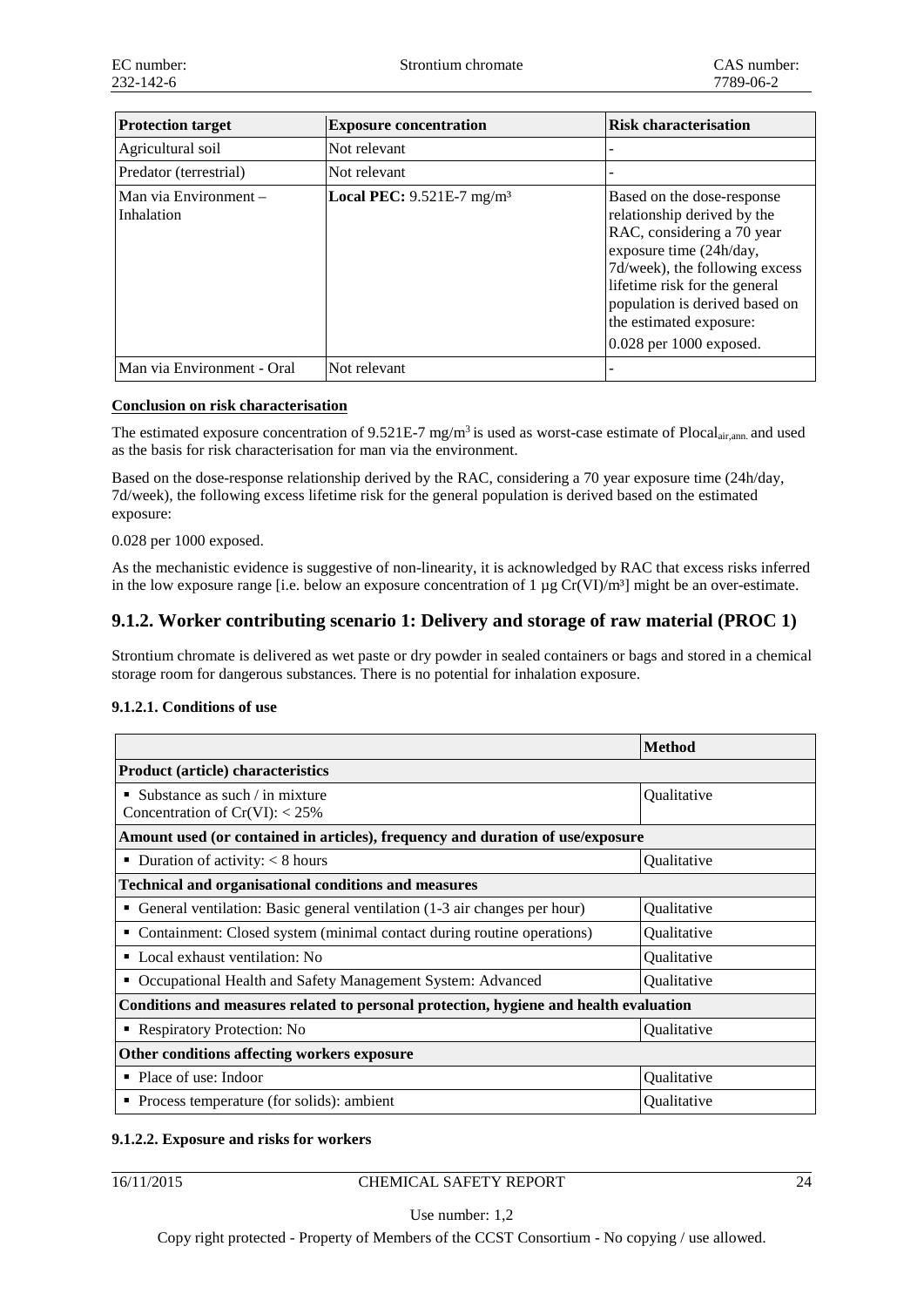The exposure concentrations and risk characterisation ratios (RCR) are reported in the following table.

| Route of exposure and type of Exposure concentration<br>effects |               | <b>Risk characterisation</b>                                                                                                                                                                                                                                     |
|-----------------------------------------------------------------|---------------|------------------------------------------------------------------------------------------------------------------------------------------------------------------------------------------------------------------------------------------------------------------|
| Inhalation, local, long-term                                    | $0 \mu g/m^3$ | Based on the dose-response<br>relationship derived by the<br>RAC, considering a 40 year<br>working life (8h/day, 5d/week),<br>the following excess lifetime<br>risk up to age 89 is derived<br>based on the estimated<br>exposure:<br>0 per 1000 exposed workers |

|  | Table 13. Exposure concentrations and risks for workers |  |  |
|--|---------------------------------------------------------|--|--|
|--|---------------------------------------------------------|--|--|

## **Conclusion on risk characterisation**

There is no potential for exposure. The qualitatively determined exposure estimate of 0  $\mu$ g Cr(VI)/m<sup>3</sup> is used as the basis for risk characterisation.

An excess lifetime risk of 0 per 1000 exposed workers is estimated based on the above exposure estimate and the RAC dose-response relationship.

## **Preparation for mixing, mixing, filling into small containers, cleaning and maintenance of equipment**

Adequate measurement data covering all sub-tasks (decanting and weighing, transfer, mixing and cleaning, maintenance) described in the following worker contributing scenarios (WCS) 2-7 are available. The exposure estimates based on this measurement data are provided at the end of WCS 7. The following WCS set out the operational conditions and risk management measures relevant for the different sub-scenarios.

## **9.1.3. Worker contributing scenario 2: Decanting and weighing of solids (PROC 8b)**

Strontium chromate may be decanted and weighted before transferred to the mixing vessel.

## **9.1.3.1. Conditions of use**

|                                                                                         | <b>Method</b> |
|-----------------------------------------------------------------------------------------|---------------|
| <b>Product (article) characteristics</b>                                                |               |
| ■ Substance as such $\ell$ in mixture<br>Concentration of $Cr(VI): < 25\%$              | Measured data |
| Amount used (or contained in articles), frequency and duration of use/exposure          |               |
| • Duration of activity: $< 1$ hour                                                      | Measured data |
| <b>Technical and organisational conditions and measures</b>                             |               |
| • General ventilation: Basic general ventilation (1-3 air changes per hour)             | Measured data |
| • Containment: Semi-closed process with occasional controlled exposure                  | Measured data |
| • Local exhaust ventilation: Yes                                                        | Measured data |
| • Occupational Health and Safety Management System: Advanced                            | Measured data |
| Conditions and measures related to personal protection, hygiene and health evaluation   |               |
| • Respiratory Protection: Yes [Respirator with APF 30] [Effectiveness Inhal:<br>96.67%] | Measured data |
| <b>CHEMICAL SAFETY REPORT</b><br>16/11/2015                                             | 25            |

Use number: 1,2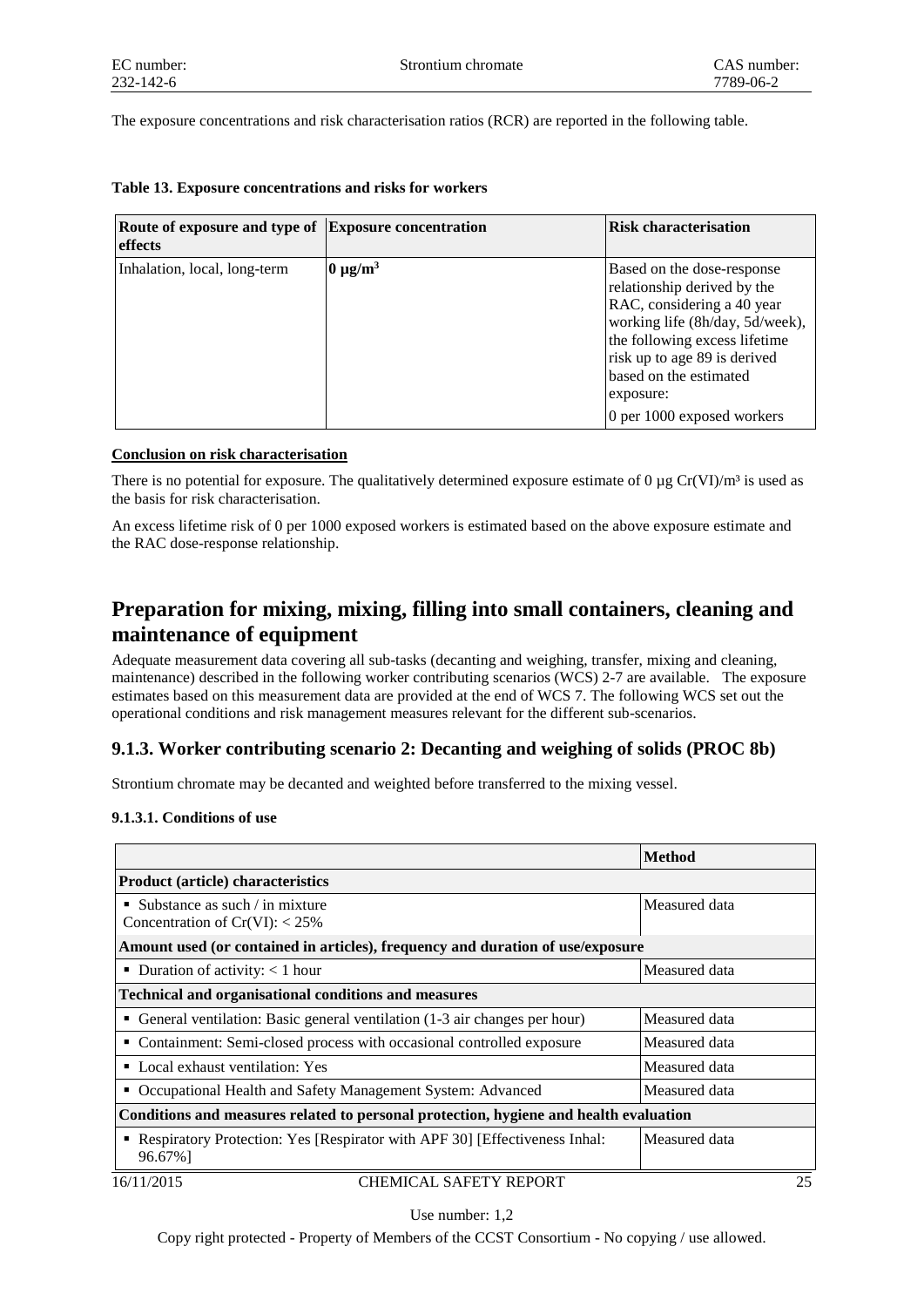|                                                                                                                                                                                                                                                                 | Method        |  |
|-----------------------------------------------------------------------------------------------------------------------------------------------------------------------------------------------------------------------------------------------------------------|---------------|--|
| When handling solid chromates, at least half-mask with P3 filter (APF 30)<br>according to German BG rule 190) is worn                                                                                                                                           |               |  |
| The RMM and OC specified above represent good industry practice for this task.<br>DUs may adapt or improve RMM and OC selection in order to most appropriately<br>and efficiently control worker exposure and maintain compliance with national<br>regulations. |               |  |
| Other conditions affecting workers exposure                                                                                                                                                                                                                     |               |  |
| • Place of use: Indoor                                                                                                                                                                                                                                          | Measured data |  |
| • Process temperature (for solids): ambient                                                                                                                                                                                                                     | Measured data |  |

## **9.1.3.2. Exposure and risks for workers**

See end of WCS 7.

## **9.1.4. Worker contributing scenario 3: Transfer to mixing vessel (PROC 8b)**

The solid chromate is transferred to and filled into the mixing vessel (either automatically or manually). This scenario addresses the manual process, as the worst case.

## **9.1.4.1. Conditions of use**

|                                                                                                                                                                                                                                                                 | <b>Method</b> |  |  |
|-----------------------------------------------------------------------------------------------------------------------------------------------------------------------------------------------------------------------------------------------------------------|---------------|--|--|
| <b>Product (article) characteristics</b>                                                                                                                                                                                                                        |               |  |  |
| Concentration of Cr(VI) in mixture: $<$ 25%<br>٠                                                                                                                                                                                                                | Measured data |  |  |
| Amount used (or contained in articles), frequency and duration of use/exposure                                                                                                                                                                                  |               |  |  |
| $\blacksquare$ Duration of activity: < 4 hours                                                                                                                                                                                                                  | Measured data |  |  |
| <b>Technical and organisational conditions and measures</b>                                                                                                                                                                                                     |               |  |  |
| General ventilation: Basic general ventilation (1-3 air changes per hour)<br>٠                                                                                                                                                                                  | Measured data |  |  |
| $\blacksquare$ Containment: No                                                                                                                                                                                                                                  | Measured data |  |  |
| • Local exhaust ventilation: Yes                                                                                                                                                                                                                                | Measured data |  |  |
| Occupational Health and Safety Management System: Advanced<br>٠                                                                                                                                                                                                 | Measured data |  |  |
| Conditions and measures related to personal protection, hygiene and health evaluation                                                                                                                                                                           |               |  |  |
| Respiratory Protection: Yes [Respirator with APF 30] [Effectiveness Inhal:<br>96.67%]<br>When handling solid chromates, at least half-mask with P3 filter (APF 30<br>according to German BG rule 190) is worn                                                   | Measured data |  |  |
| The RMM and OC specified above represent good industry practice for this task.<br>DUs may adapt or improve RMM and OC selection in order to most appropriately<br>and efficiently control worker exposure and maintain compliance with national<br>regulations. |               |  |  |
| Other conditions affecting workers exposure                                                                                                                                                                                                                     |               |  |  |
| • Place of use: Indoor                                                                                                                                                                                                                                          | Measured data |  |  |
| • Process temperature (for solids): ambient                                                                                                                                                                                                                     | Measured data |  |  |

## **9.1.4.2. Exposure and risks for workers**

See end of WCS 7.

## 16/11/2015 CHEMICAL SAFETY REPORT 26 **9.1.5. Worker contributing scenario 4: Mixing by dilution, dispersion, wet-grinding**

Use number: 1,2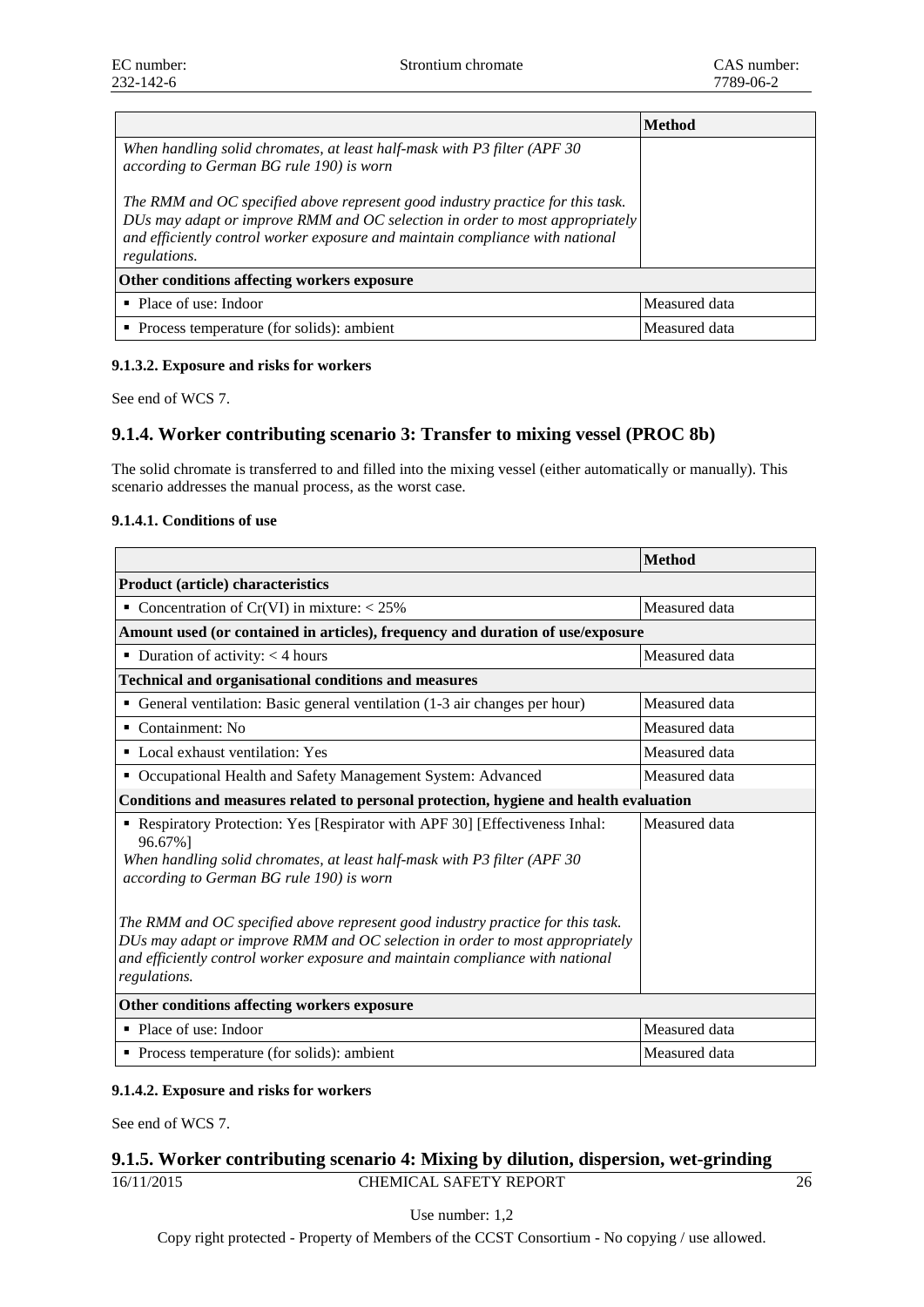## **(closed or open process) (PROC 2 to PROC 5, PROC 26)**

The mixture is stirred in the mixing vessel using a dispersion mixer followed by wet-grinding. The vessel is lidded, air is locally extracted and the process is carried out in a segregated and ventilated room.

## **9.1.5.1. Conditions of use**

|                                                                                                                                                                                                                                                                 | <b>Method</b> |  |
|-----------------------------------------------------------------------------------------------------------------------------------------------------------------------------------------------------------------------------------------------------------------|---------------|--|
| <b>Product (article) characteristics</b>                                                                                                                                                                                                                        |               |  |
| $\blacksquare$ Substance as such / in mixture<br>Concentration of $Cr(VI): < 25\%$                                                                                                                                                                              | Measured data |  |
| Amount used (or contained in articles), frequency and duration of use/exposure                                                                                                                                                                                  |               |  |
| • Duration of activity: $< 8$ hours                                                                                                                                                                                                                             | Measured data |  |
| <b>Technical and organisational conditions and measures</b>                                                                                                                                                                                                     |               |  |
| General ventilation: Basic general ventilation (1-3 air changes per hour)<br>٠                                                                                                                                                                                  | Measured data |  |
| $\blacksquare$ Containment: No                                                                                                                                                                                                                                  | Measured data |  |
| • Local exhaust ventilation: Yes                                                                                                                                                                                                                                | Measured data |  |
| Occupational Health and Safety Management System: Advanced                                                                                                                                                                                                      | Measured data |  |
| Conditions and measures related to personal protection, hygiene and health evaluation                                                                                                                                                                           |               |  |
| • Respiratory Protection: Yes [Respirator with APF 30] [Effectiveness Inhal:<br>96.67%]<br>When handling solid chromates, at least half-mask with P3 filter (APF 30<br>according to German BG rule 190) is worn                                                 | Measured data |  |
| The RMM and OC specified above represent good industry practice for this task.<br>DUs may adapt or improve RMM and OC selection in order to most appropriately<br>and efficiently control worker exposure and maintain compliance with national<br>regulations. |               |  |
| Other conditions affecting workers exposure                                                                                                                                                                                                                     |               |  |
| • Place of use: Indoor                                                                                                                                                                                                                                          | Measured data |  |
| • Process temperature (for liquid): $\leq$ = 40 °C                                                                                                                                                                                                              | Measured data |  |

## **9.1.5.2. Exposure and risks for workers**

See end of WCS 7.

## **9.1.6. Worker contributing scenario 5: Transfer to small containers (including filtering) (PROC 9)**

Manual or automatic filling of formulation into specified containers.

## **9.1.6.1. Conditions of use**

|                                                      |                                                                                | <b>Method</b> |
|------------------------------------------------------|--------------------------------------------------------------------------------|---------------|
| <b>Product (article) characteristics</b>             |                                                                                |               |
| • Concentration of Cr(VI) in mixture: $\langle 10\%$ |                                                                                | Measured data |
|                                                      | Amount used (or contained in articles), frequency and duration of use/exposure |               |
| ■ Duration of activity: $\lt 8$ hours                |                                                                                | Measured data |
|                                                      | <b>Technical and organisational conditions and measures</b>                    |               |
| 16/11/2015                                           | CHEMICAL SAFETY REPORT                                                         |               |

Use number: 1,2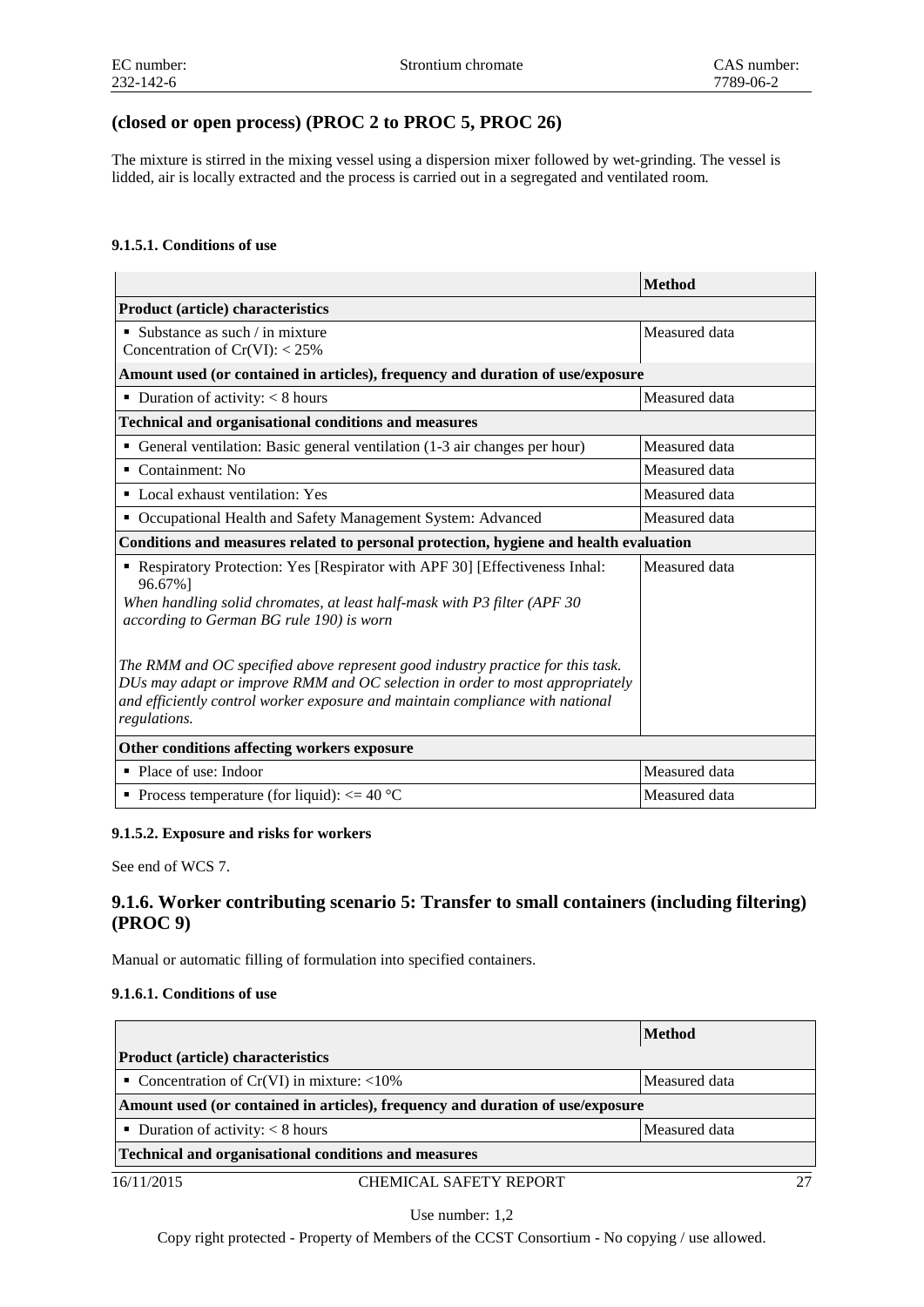|                                                                                                                                                                                                                                                                 | <b>Method</b> |  |
|-----------------------------------------------------------------------------------------------------------------------------------------------------------------------------------------------------------------------------------------------------------------|---------------|--|
| • General ventilation: Basic general ventilation (1-3 air changes per hour)                                                                                                                                                                                     | Measured data |  |
| Containment: No<br>٠                                                                                                                                                                                                                                            | Measured data |  |
| • Local exhaust ventilation: Yes                                                                                                                                                                                                                                | Measured data |  |
| Occupational Health and Safety Management System: Advanced                                                                                                                                                                                                      | Measured data |  |
| Conditions and measures related to personal protection, hygiene and health evaluation                                                                                                                                                                           |               |  |
| • Respiratory Protection: No                                                                                                                                                                                                                                    | Measured data |  |
| The RMM and OC specified above represent good industry practice for this task.<br>DUs may adapt or improve RMM and OC selection in order to most appropriately<br>and efficiently control worker exposure and maintain compliance with national<br>regulations. |               |  |
| Other conditions affecting workers exposure                                                                                                                                                                                                                     |               |  |
| $\blacksquare$ Place of use: Indoor                                                                                                                                                                                                                             | Measured data |  |
| • Process temperature (for liquid): $\leq$ = 40 °C                                                                                                                                                                                                              | Measured data |  |

## **9.1.6.2. Exposure and risks for workers**

See end of WCS 7.

## **9.1.7. Worker contributing scenario 6: Cleaning of equipment (PROC 8b)**

Cleaning of equipment is not a separate task but conducted by those employees working in the mixing area as part of their normal working procedure.

#### **9.1.7.1. Conditions of use**

|                                                                                                                                                                                                                                                                 | <b>Method</b> |  |  |
|-----------------------------------------------------------------------------------------------------------------------------------------------------------------------------------------------------------------------------------------------------------------|---------------|--|--|
| <b>Product (article) characteristics</b>                                                                                                                                                                                                                        |               |  |  |
| Concentration of $Cr(VI)$ in mixture: <25%<br>٠                                                                                                                                                                                                                 | Measured data |  |  |
| Amount used (or contained in articles), frequency and duration of use/exposure                                                                                                                                                                                  |               |  |  |
| • Duration of activity: $< 1$ hour                                                                                                                                                                                                                              | Measured data |  |  |
| <b>Technical and organisational conditions and measures</b>                                                                                                                                                                                                     |               |  |  |
| • General ventilation: Basic general ventilation (1-3 air changes per hour)                                                                                                                                                                                     | Measured data |  |  |
| • Local exhaust ventilation: Yes                                                                                                                                                                                                                                | Measured data |  |  |
| Occupational Health and Safety Management System: Advanced<br>٠                                                                                                                                                                                                 | Measured data |  |  |
| Conditions and measures related to personal protection, hygiene and health evaluation                                                                                                                                                                           |               |  |  |
| Respiratory Protection: Yes [Respirator with APF 30] [Effectiveness Inhal:<br>٠<br>96.67%]                                                                                                                                                                      | Measured data |  |  |
| When handling solid chromates, at least half-mask with P3 filter (APF 30<br>according to German BG rule 190) is worn                                                                                                                                            |               |  |  |
| The RMM and OC specified above represent good industry practice for this task.<br>DUs may adapt or improve RMM and OC selection in order to most appropriately<br>and efficiently control worker exposure and maintain compliance with national<br>regulations. |               |  |  |
| Other conditions affecting workers exposure                                                                                                                                                                                                                     |               |  |  |
| • Place of use: Indoor                                                                                                                                                                                                                                          | Measured data |  |  |
| • Process temperature (for liquid): $\leq$ = 40 °C<br>• Process temperature (for solids): ambient                                                                                                                                                               | Measured data |  |  |

## 16/11/2015 CHEMICAL SAFETY REPORT 28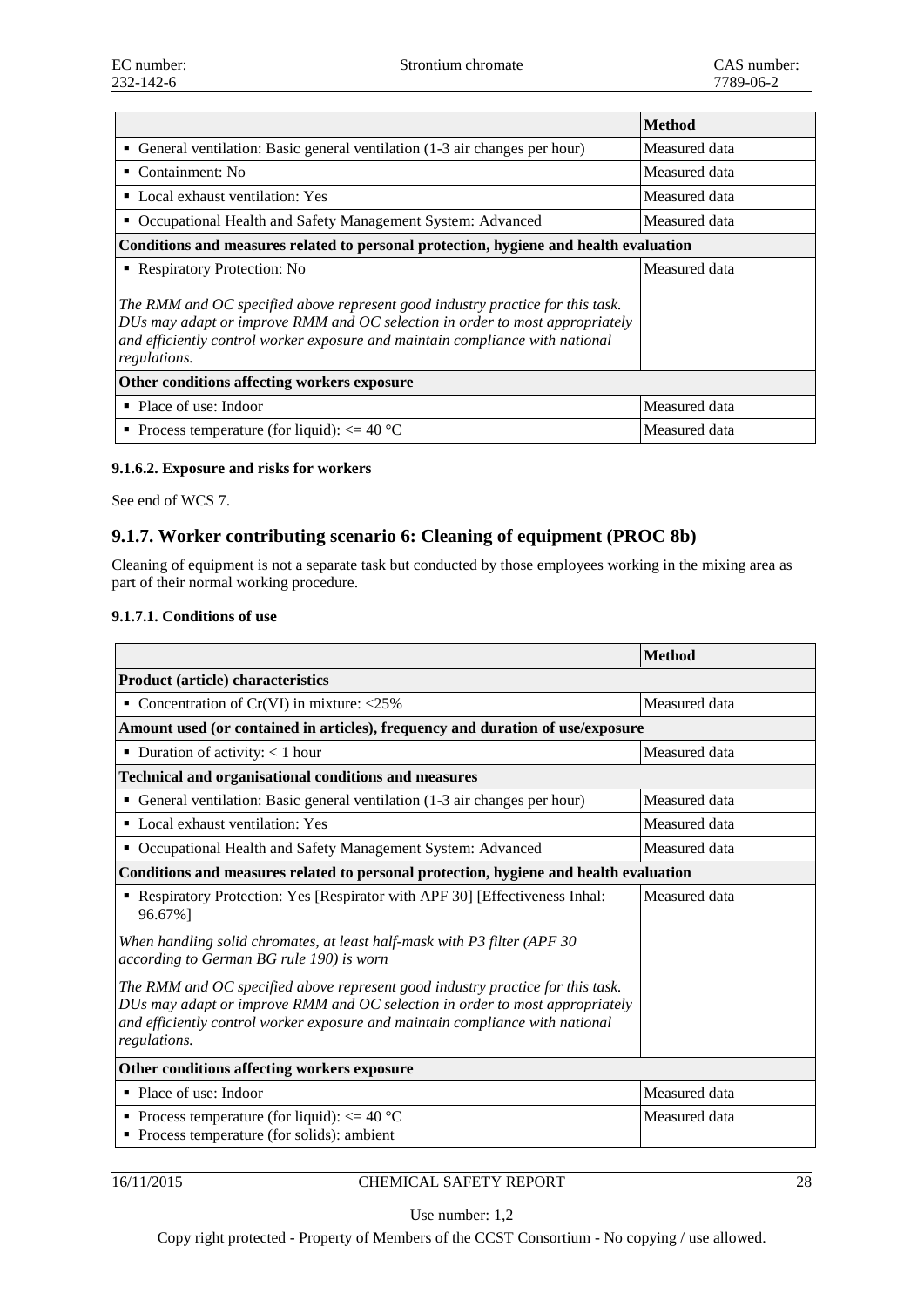## **9.1.7.2. Exposure and risks for workers**

See end of WCS 7.

## **9.1.8. Worker contributing scenario 7: Maintenance of equipment (PROC 8b)**

It is conservatively assumed that the regular maintenance of formulation equipment will happen 30 minutes every day during the formulation process. There will be infrequent maintenance activities with longer duration but outside of the formulation process, so long-term exposure will be much lower than estimated in this scenario.

## **9.1.8.1. Conditions of use**

|                                                                                                                                                                                                                                                                 | <b>Method</b> |  |
|-----------------------------------------------------------------------------------------------------------------------------------------------------------------------------------------------------------------------------------------------------------------|---------------|--|
| <b>Product (article) characteristics</b>                                                                                                                                                                                                                        |               |  |
| Concentration of Cr(VI) in mixture: $< 25\%$                                                                                                                                                                                                                    | Measured data |  |
| Amount used (or contained in articles), frequency and duration of use/exposure                                                                                                                                                                                  |               |  |
| • Duration of activity: $<$ 30 min                                                                                                                                                                                                                              | Measured data |  |
| <b>Technical and organisational conditions and measures</b>                                                                                                                                                                                                     |               |  |
| • General ventilation: Basic general ventilation (1-3 air changes per hour)                                                                                                                                                                                     | Measured data |  |
| • Local exhaust ventilation: Yes [Effectiveness Inhal: 90%]                                                                                                                                                                                                     | Measured data |  |
| • Occupational Health and Safety Management System: Advanced                                                                                                                                                                                                    | Measured data |  |
| Conditions and measures related to personal protection, hygiene and health evaluation                                                                                                                                                                           |               |  |
| Respiratory Protection: Yes [Respirator with APF 30] [Effectiveness Inhal:<br>96.67%]<br>When handling solid chromates, at least half-mask with P3 filter (APF 30<br>according to German BG rule 190) is worn                                                   | Measured data |  |
| The RMM and OC specified above represent good industry practice for this task.<br>DUs may adapt or improve RMM and OC selection in order to most appropriately<br>and efficiently control worker exposure and maintain compliance with national<br>regulations. |               |  |
| Other conditions affecting workers exposure                                                                                                                                                                                                                     |               |  |
| • Place of use: Indoor                                                                                                                                                                                                                                          | Measured data |  |
| • Process temperature (for liquid): $\leq$ = 40 °C<br>• Process temperature (for solids): ambient                                                                                                                                                               | Measured data |  |

## **9.1.8.2. Exposure and risks for workers**

See below.

## **9.1.3.2.-9.1.8.2. Combined assessment of exposure and risks for workers for WCS 2 - 7**

Around 30 personal sampling and static measurement data from 2007-2011 in three EU countries were available from more than 2 companies. Because a sufficient number of data (>20) from personal sampling were available, the exposure assessment is based on these data (as suggested in the Technical Guidance document R.14).

Individual company data have been comprehensively evaluated. The number of sampling data provided by each of the companies varied (e.g. different number of measurements conducted, different number of years reported), so the data were aggregated per company in the first instance. In a second step, data were aggregated across all the companies that provided data, giving equal weight to each company in the data set.

#### 16/11/2015 CHEMICAL SAFETY REPORT 29

Use number: 1,2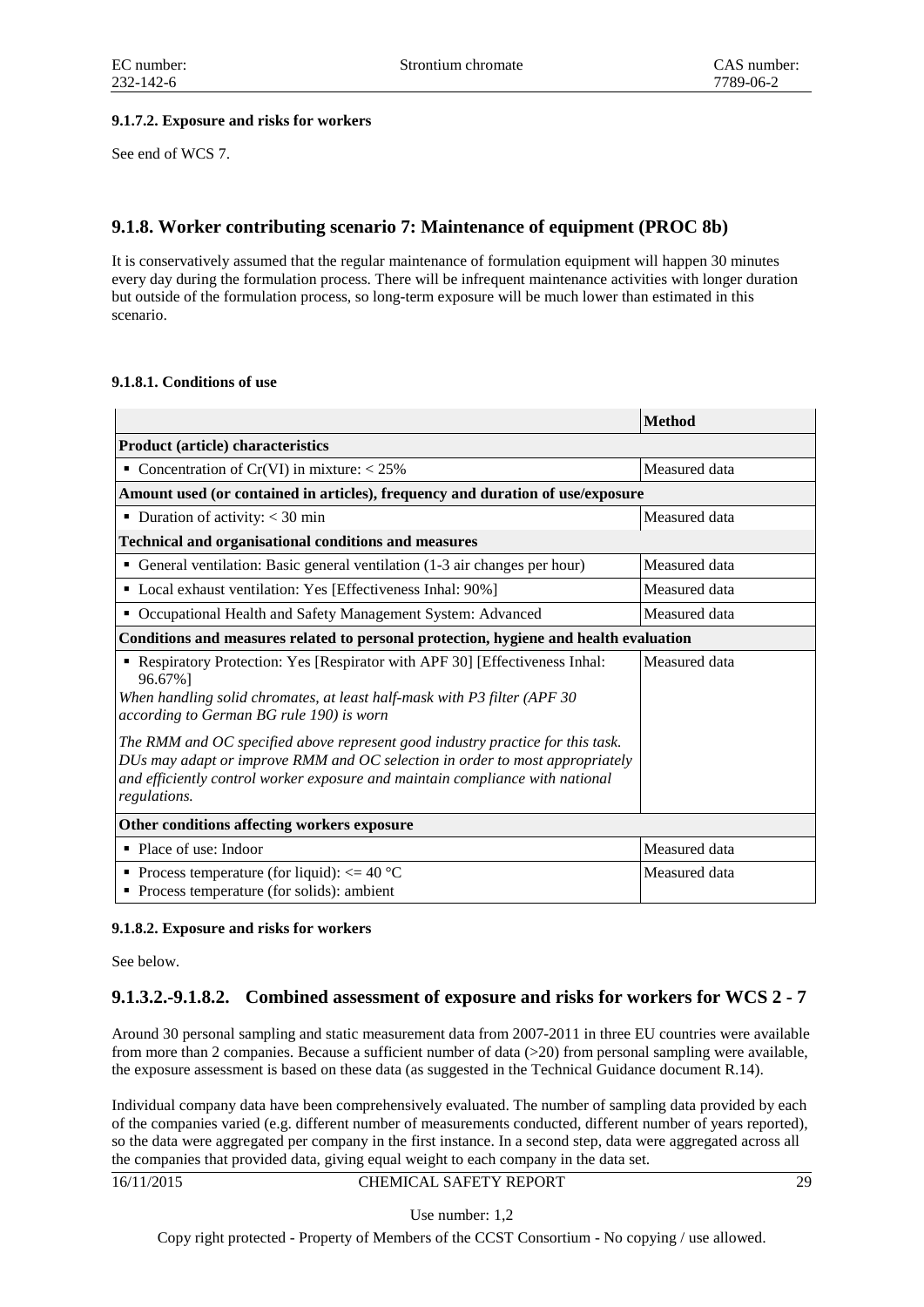The estimation below therefore considers already the effectiveness of local exhaust ventilation (reflected by the measured values).

The values reported below include an estimate of the effectiveness of respiratory protection. Effectiveness of respiratory protection was assessed using the company information on type of mask and filter used and the protection factors (APFs) provided by either the *German BG rule "BGR/GUV-R190"* from December 2011 or alternatively, if available, the APF provided by the manufacturer of the respiratory protection equipment.

The exposure concentrations [Cr(VI)] and risk characterisation ratios (RCR) are reported in the following table.

| Worker<br>contributing<br>scenario | <b>PROC</b>                  | <b>Description</b>                                                              | $N^*$ | <b>Arithmetic</b><br><b>Mean</b> | Geometric<br><b>Mean</b>    | 90 <sup>th</sup><br><b>Percentil</b><br>e | <b>RCR</b>                                                                                                                                                                                                                                                                       |
|------------------------------------|------------------------------|---------------------------------------------------------------------------------|-------|----------------------------------|-----------------------------|-------------------------------------------|----------------------------------------------------------------------------------------------------------------------------------------------------------------------------------------------------------------------------------------------------------------------------------|
| $WCS - 2$                          | PROC <sub>8b</sub>           | Decanting and<br>weighing of solids                                             |       |                                  |                             |                                           |                                                                                                                                                                                                                                                                                  |
| $WCS - 3$                          | PROC <sub>8b</sub>           | Transfer to mixing<br>vessel                                                    |       |                                  |                             |                                           |                                                                                                                                                                                                                                                                                  |
| $WCS - 4$                          | PROC <sub>2</sub> ,<br>5, 26 | Mixing by dilution,<br>dispersion, wet-<br>grinding (closed or<br>open process) | 24    | $0.11 \,\mathrm{\mu g/m^3}$      | $0.03 \,\mathrm{\mu g/m^3}$ | $0.26 \,\mathrm{\mu g/m^3}$               | Based on the dose-<br>response relationship<br>derived by the RAC,<br>considering a 40 year<br>working life (8h/day,<br>5d/week), the<br>following excess<br>lifetime risk up to age<br>89 is derived based on<br>the estimated<br>exposure:<br>1.04 per 1000<br>exposed workers |
| $WCS - 5$                          | PROC <sub>9</sub>            | Transfer to small<br>containers (including<br>filtering)                        |       |                                  |                             |                                           |                                                                                                                                                                                                                                                                                  |
| $WCS - 6$                          | PROC <sub>8b</sub>           | Cleaning of<br>equipment                                                        |       |                                  |                             |                                           |                                                                                                                                                                                                                                                                                  |
| $WCS - 7$                          | PROC <sub>8a</sub>           | Maintenance of<br>equipment                                                     |       |                                  |                             |                                           |                                                                                                                                                                                                                                                                                  |

**Table 14. Exposure concentrations and risks for workers – inhalation, local, long-term**

 $* N$  = number of measurements

## **Conclusion on risk characterisation**

The 90<sup>th</sup> percentile value of the personal sampling data, adjusted for respiratory protection, of 0.26  $\mu$ g Cr(VI)/m<sup>3</sup> is used as the basis for risk characterisation (worst case).

An excess lifetime risk of 1.04 per 1000 exposed workers is estimated based on the above exposure estimate and the RAC dose-response relationship. As the mechanistic evidence is suggestive of non-linearity, it is acknowledged by RAC that excess risks inferred in the low exposure range [i.e. below an exposure concentration of 1  $\mu$ g Cr(VI)/m<sup>3</sup>] might be an over-estimate.

## **9.1.9. Worker contributing scenario 8: Storage of formulation (PROC 1)**

The final formulation is stored in containers in a separate storage area. There is no potential for inhalation exposure.

## **9.1.9.1. Conditions of use**

16/11/2015 CHEMICAL SAFETY REPORT 30

Use number: 1,2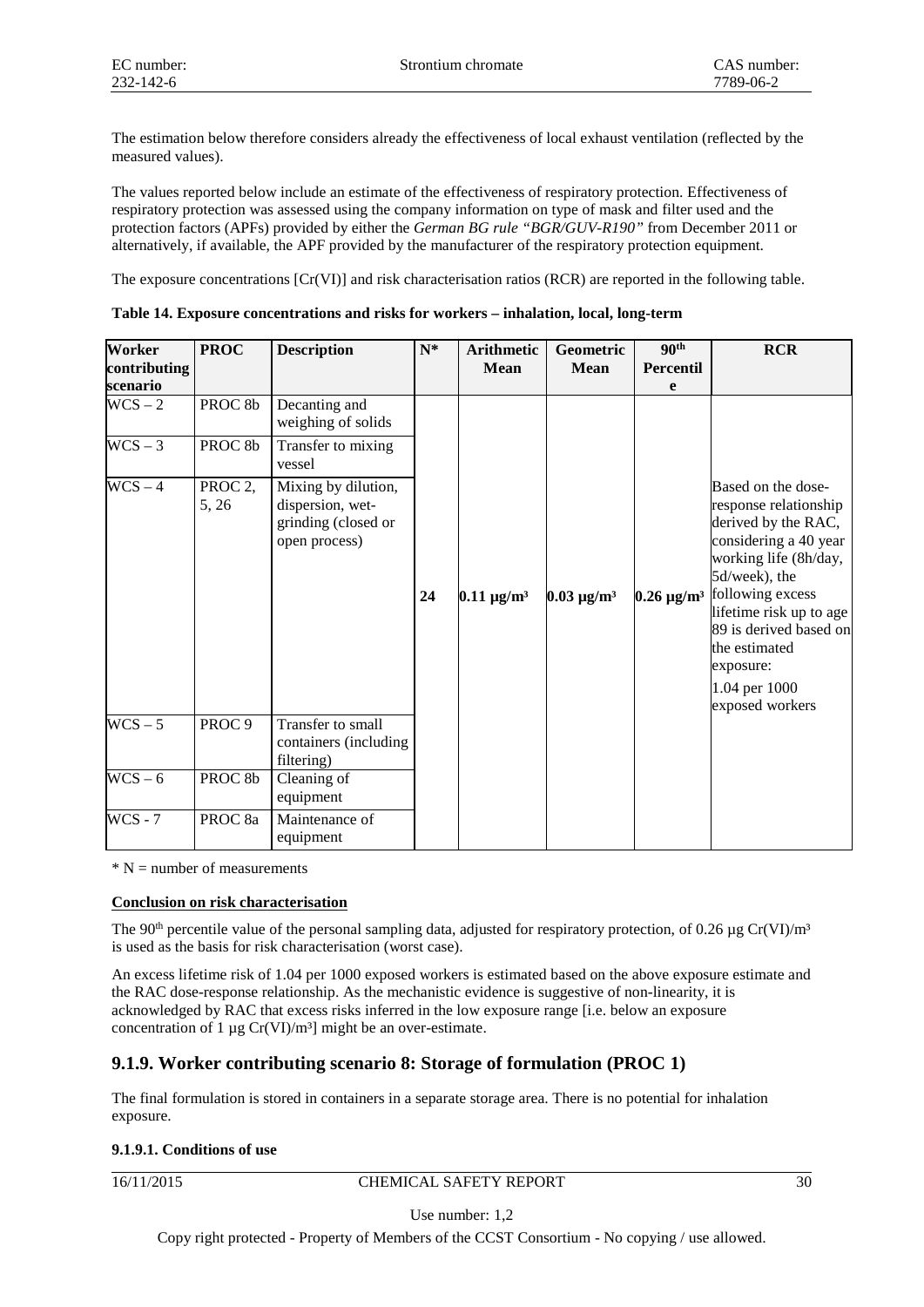|                                                                                       | <b>Method</b> |
|---------------------------------------------------------------------------------------|---------------|
| <b>Product (article) characteristics</b>                                              |               |
| • Concentration of Cr(VI) in mixture: $< 10\%$                                        | Qualitative   |
| Amount used (or contained in articles), frequency and duration of use/exposure        |               |
| • Duration of activity: $< 8$ hours                                                   | Qualitative   |
| <b>Technical and organisational conditions and measures</b>                           |               |
| • General ventilation: Basic general ventilation (1-3 air changes per hour)           | Qualitative   |
| • Containment: Closed system (minimal contact during routine operations)              | Qualitative   |
| • Local exhaust ventilation: No                                                       | Qualitative   |
| • Occupational Health and Safety Management System: Advanced                          | Qualitative   |
| Conditions and measures related to personal protection, hygiene and health evaluation |               |
| • Respiratory Protection: No                                                          | Qualitative   |
| Other conditions affecting workers exposure                                           |               |
| • Place of use: Indoor/outdoors                                                       | Qualitative   |
| • Process temperature (for liquid): $\epsilon$ = 40 °C                                | Qualitative   |

## **9.1.9.2. Exposure and risks for workers**

The exposure concentrations and risk characterisation ratios (RCR) are reported in the following table.

| Route of exposure and type of Exposure concentration<br>effects |               | <b>Risk characterisation</b>                                                                                                                                                                                                                                     |
|-----------------------------------------------------------------|---------------|------------------------------------------------------------------------------------------------------------------------------------------------------------------------------------------------------------------------------------------------------------------|
| Inhalation, local, long-term                                    | $0 \mu g/m^3$ | Based on the dose-response<br>relationship derived by the<br>RAC, considering a 40 year<br>working life (8h/day, 5d/week),<br>the following excess lifetime<br>risk up to age 89 is derived<br>based on the estimated<br>exposure:<br>0 per 1000 exposed workers |

## **Conclusion on risk characterisation**

There is no potential for exposure.

The qualitatively determined exposure estimate of 0  $\mu$ g Cr(VI)/m<sup>3</sup> is used as the basis for risk characterisation.

An excess lifetime risk of 0 per 1000 exposed workers is estimated based on the above exposure estimate and the RAC dose-response relationship.

## **9.1.10. Worker contributing scenario 9: Laboratory analysis (sampling, laboratory analysis, test spraying) (PROC 15, PROC 7)**

#### **9.1.10.1. Conditions of use**

#### **9.1.10.1.1. Sub-activity: Drawing of sample and transfer to laboratory**

|                                                                | <b>Method</b>  |
|----------------------------------------------------------------|----------------|
| Product (article) characteristics/substance emission potential |                |
| • Substance product type: Liquid                               | <b>ART 1.5</b> |
|                                                                |                |

## 16/11/2015 CHEMICAL SAFETY REPORT 31

Use number: 1,2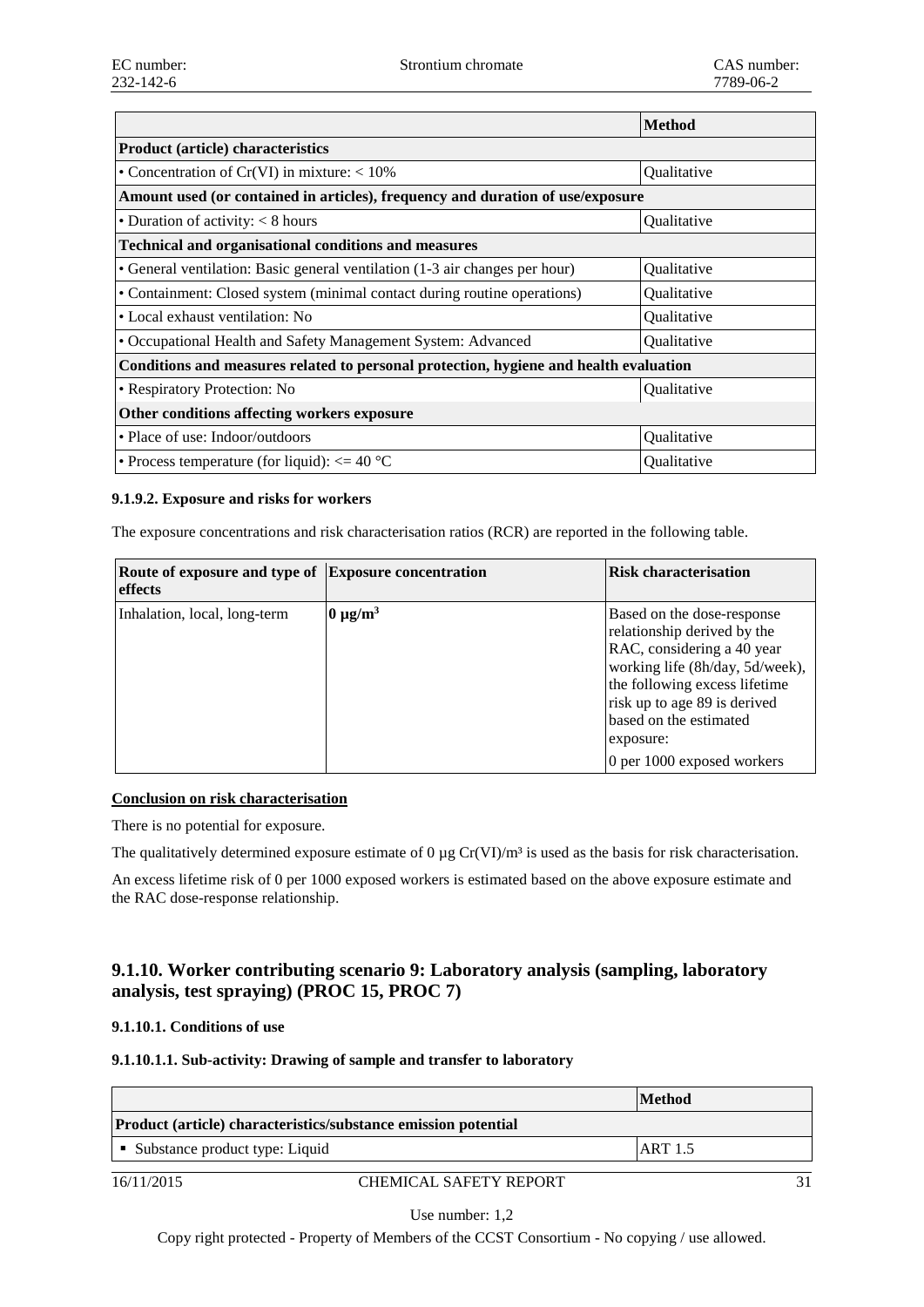|                                                                                                                                                                                                                                                                 | <b>Method</b>  |
|-----------------------------------------------------------------------------------------------------------------------------------------------------------------------------------------------------------------------------------------------------------------|----------------|
| • Concentration of Cr(VI) in mixture: Minor $(5 - 10\%)$                                                                                                                                                                                                        | <b>ART 1.5</b> |
| • Process temperature: Room temperature                                                                                                                                                                                                                         | <b>ART 1.5</b> |
| Vapour pressure of substance: $< 0.01$ Pa                                                                                                                                                                                                                       | <b>ART 1.5</b> |
| Viscosity: Low                                                                                                                                                                                                                                                  | <b>ART 1.5</b> |
| <b>Activity emission potential</b>                                                                                                                                                                                                                              |                |
| • Duration of activity: $< 15$ min                                                                                                                                                                                                                              | <b>ART 1.5</b> |
| • Primary emission source located in the breathing zone of the worker: Yes                                                                                                                                                                                      | <b>ART 1.5</b> |
| • Activity class: Activities with relatively undisturbed surfaces (no aerosol<br>formation)                                                                                                                                                                     | <b>ART 1.5</b> |
| Situation: Open surface $1 - 3$ m <sup>2</sup> (as worst case)                                                                                                                                                                                                  | <b>ART 1.5</b> |
| <b>Surface contamination</b>                                                                                                                                                                                                                                    |                |
| • Process fully enclosed? No                                                                                                                                                                                                                                    | <b>ART 1.5</b> |
| <b>Effective housekeeping practices in place? Yes</b>                                                                                                                                                                                                           | <b>ART 1.5</b> |
| <b>Dispersion</b>                                                                                                                                                                                                                                               |                |
| • Work area: Indoors                                                                                                                                                                                                                                            | <b>ART 1.5</b> |
| Room size: Any size workroom                                                                                                                                                                                                                                    | <b>ART 1.5</b> |
| Technical and organisational conditions and measures - localised controls                                                                                                                                                                                       |                |
| • Primary: Fixed capturing hood (90.00 % reduction)                                                                                                                                                                                                             | <b>ART 1.5</b> |
| • Secondary: No localized controls (0.0 % reduction)                                                                                                                                                                                                            | <b>ART 1.5</b> |
| • Ventilation rate: Only good natural ventilation                                                                                                                                                                                                               | <b>ART 1.5</b> |
| Conditions and measures related to personal protection, hygiene and health evaluation                                                                                                                                                                           |                |
| Respiratory Protection: No                                                                                                                                                                                                                                      | <b>ART 1.5</b> |
| The RMM and OC specified above represent good industry practice for this task.<br>DUs may adapt or improve RMM and OC selection in order to most appropriately<br>and efficiently control worker exposure and maintain compliance with national<br>regulations. |                |

## **9.1.10.1.2. Sub-activity: Laboratory analysis**

The sample(s) will be diluted and then analysed**.**

|                                                                                                | Method         |  |
|------------------------------------------------------------------------------------------------|----------------|--|
| Product (article) characteristics/substance emission potential                                 |                |  |
| • Substance product type: Liquid                                                               | <b>ART 1.5</b> |  |
| • Concentration of Cr(VI) in mixture: Minor $(5 - 10\%)$                                       | <b>ART 1.5</b> |  |
| • Process temperature: Room temperature                                                        | <b>ART 1.5</b> |  |
| • Vapour pressure of substance: $< 0.01$ Pa                                                    | <b>ART 1.5</b> |  |
| ■ Viscosity: Low                                                                               | <b>ART 1.5</b> |  |
| <b>Activity emission potential</b>                                                             |                |  |
| • Duration of activity: $< 60$ min                                                             | <b>ART 1.5</b> |  |
| • Primary emission source located in the breathing zone of the worker: Yes                     | <b>ART 1.5</b> |  |
| Activity class: Activities with relatively undisturbed surfaces (no aerosol<br>٠<br>formation) | <b>ART 1.5</b> |  |
| Situation: Open surface $< 0.1$ m <sup>2</sup>                                                 | <b>ART 1.5</b> |  |
|                                                                                                |                |  |

#### 16/11/2015 CHEMICAL SAFETY REPORT 32

Use number: 1,2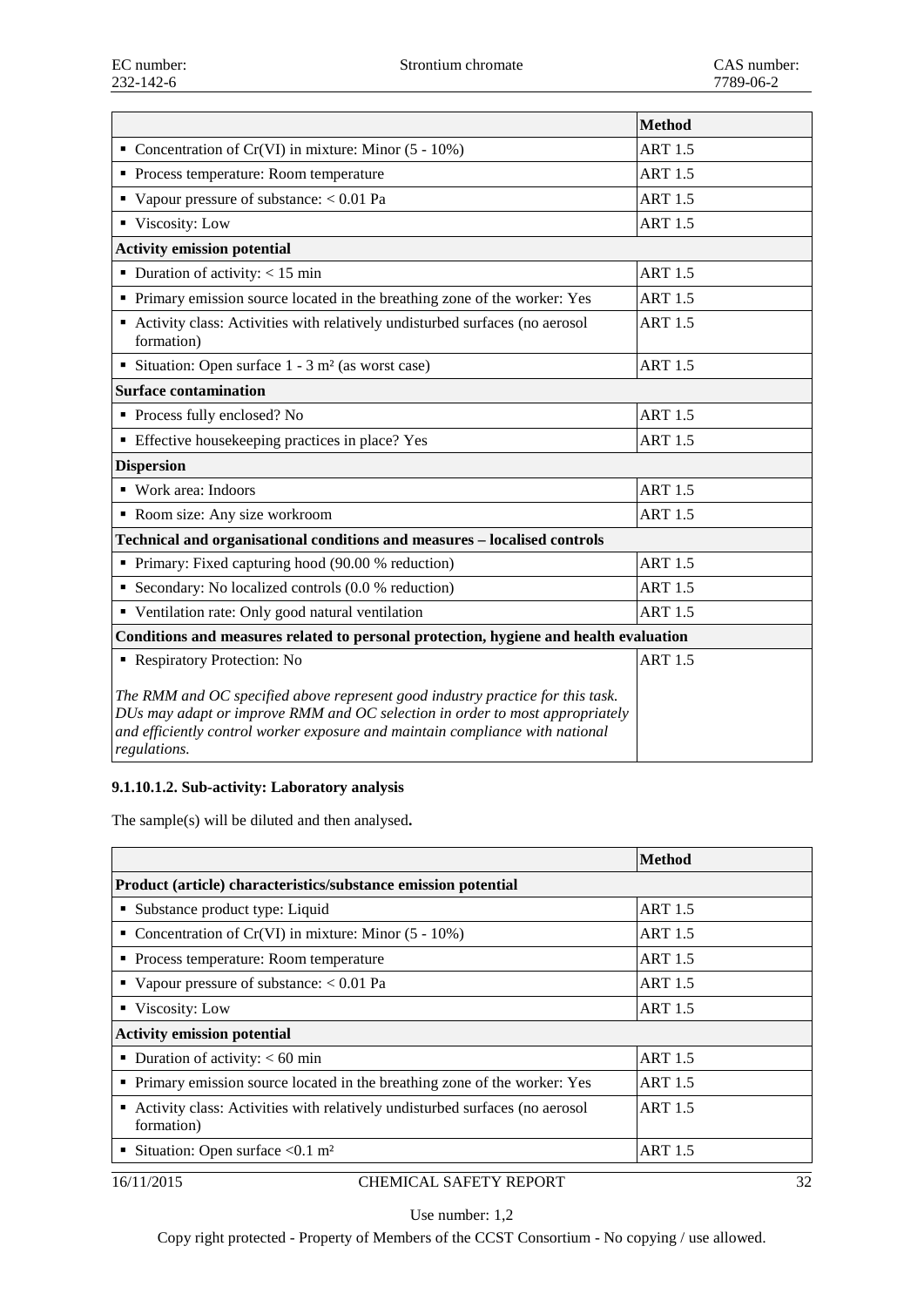|                                                                                                                                                                                                                                                                 | <b>Method</b>  |
|-----------------------------------------------------------------------------------------------------------------------------------------------------------------------------------------------------------------------------------------------------------------|----------------|
| <b>Surface contamination</b>                                                                                                                                                                                                                                    |                |
| • Process fully enclosed? No                                                                                                                                                                                                                                    | <b>ART 1.5</b> |
| Effective housekeeping practices in place? Yes<br>٠                                                                                                                                                                                                             | <b>ART 1.5</b> |
| <b>Dispersion</b>                                                                                                                                                                                                                                               |                |
| $\blacksquare$ Work area: Indoors                                                                                                                                                                                                                               | <b>ART 1.5</b> |
| • Room size: Any size workroom                                                                                                                                                                                                                                  | <b>ART 1.5</b> |
| Technical and organisational conditions and measures – localised controls                                                                                                                                                                                       |                |
| • Primary: Fixed capturing hood (90.00 % reduction)                                                                                                                                                                                                             | <b>ART 1.5</b> |
| • Secondary: No localized controls $(0.0 %$ reduction)                                                                                                                                                                                                          | <b>ART 1.5</b> |
| • Ventilation rate: Only good natural ventilation                                                                                                                                                                                                               | <b>ART 1.5</b> |
| Conditions and measures related to personal protection, hygiene and health evaluation                                                                                                                                                                           |                |
| • Respiratory Protection: No                                                                                                                                                                                                                                    | <b>ART 1.5</b> |
| The RMM and OC specified above represent good industry practice for this task.<br>DUs may adapt or improve RMM and OC selection in order to most appropriately<br>and efficiently control worker exposure and maintain compliance with national<br>regulations. |                |

## **9.1.10.1.3. Sub-activity: Test spraying in spray booth**

|                                                                            | <b>Method</b>  |  |  |
|----------------------------------------------------------------------------|----------------|--|--|
| Product (article) characteristics/substance emission potential             |                |  |  |
| • Substance product type: Liquid                                           | <b>ART 1.5</b> |  |  |
| • Concentration of Cr(VI) in mixture: Minor $(5 - 10\%)$                   | <b>ART 1.5</b> |  |  |
| • Process temperature: Room temperature                                    | <b>ART 1.5</b> |  |  |
| Vapour pressure of substance: $< 0.01$ Pa                                  | <b>ART 1.5</b> |  |  |
| • Viscosity: Low                                                           | <b>ART 1.5</b> |  |  |
| <b>Activity emission potential</b>                                         |                |  |  |
| • Duration of activity: $< 60$ min                                         | <b>ART 1.5</b> |  |  |
| • Primary emission source located in the breathing zone of the worker: Yes | <b>ART 1.5</b> |  |  |
| • Activity class: Surface spraying of liquids                              | <b>ART 1.5</b> |  |  |
| Situation: Low application rate $(0.03 - 0.3 \text{ l/minute})$            | <b>ART 1.5</b> |  |  |
| • Spray direction: Only horizontal or downward                             | <b>ART 1.5</b> |  |  |
| • Spray technique: Spraying with no or low compressed air use              | <b>ART 1.5</b> |  |  |
| <b>Surface contamination</b>                                               |                |  |  |
| • Process fully enclosed? No                                               | <b>ART 1.5</b> |  |  |
| • Effective housekeeping practices in place? Yes                           | <b>ART 1.5</b> |  |  |
| <b>Dispersion</b>                                                          |                |  |  |
| • Work area: Indoors                                                       | <b>ART 1.5</b> |  |  |
| Room size: Any size workroom                                               | <b>ART 1.5</b> |  |  |
| Technical and organisational conditions and measures - localised controls  |                |  |  |
| • Primary: Fixed capturing hood (90.00 % reduction)                        | <b>ART 1.5</b> |  |  |
| Secondary: No localized controls $(0.0 %$ reduction)                       | <b>ART 1.5</b> |  |  |
| • Ventilation rate: Specialised room ventilation with more than 10 ACH     | <b>ART 1.5</b> |  |  |
| <b>CHEMICAL SAFETY REPORT</b><br>16/11/2015                                | 33             |  |  |

Use number: 1,2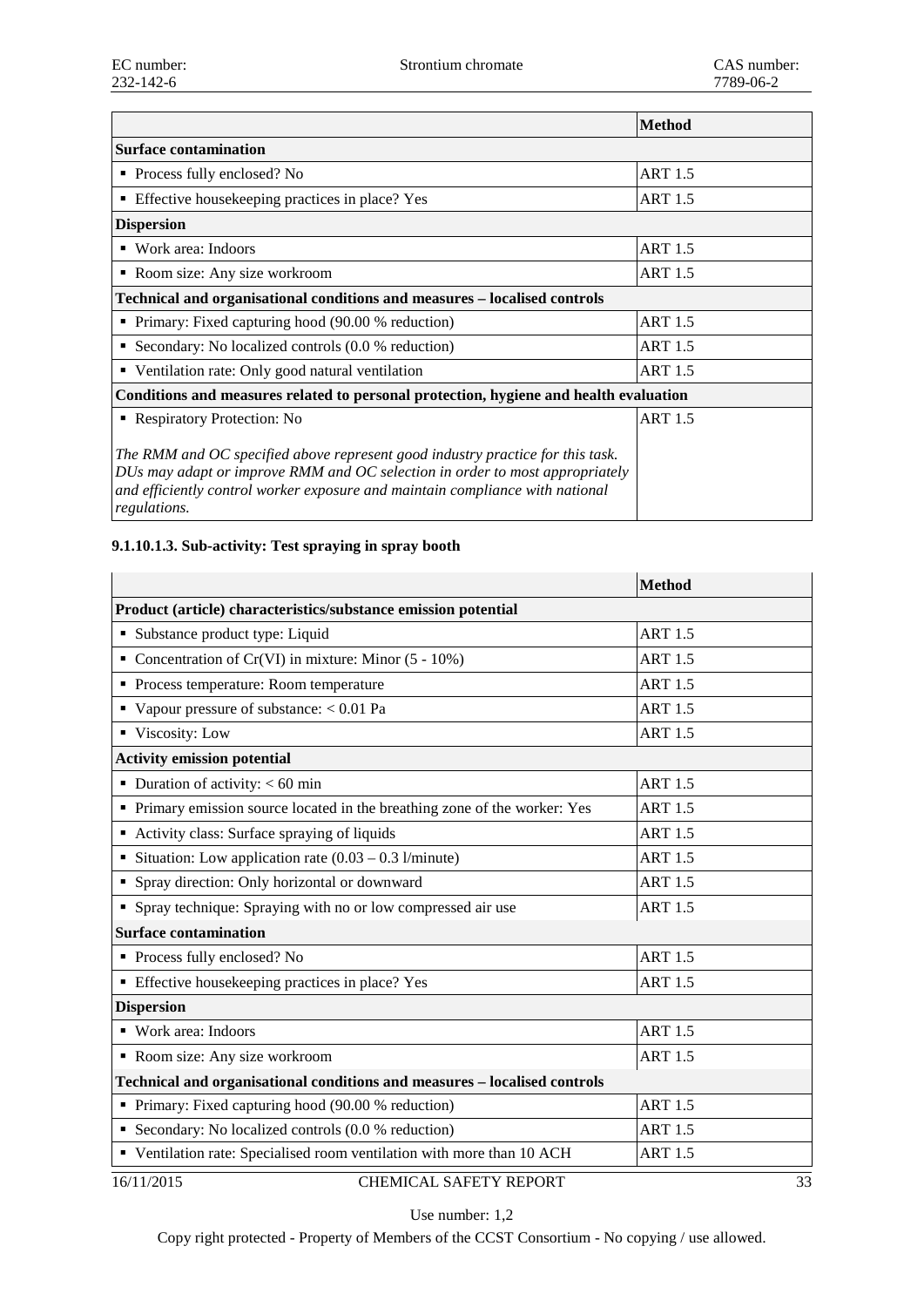|                                                                                                                                                                                                                                                                 | <b>Method</b>                   |  |
|-----------------------------------------------------------------------------------------------------------------------------------------------------------------------------------------------------------------------------------------------------------------|---------------------------------|--|
| Conditions and measures related to personal protection, hygiene and health evaluation                                                                                                                                                                           |                                 |  |
| • Respiratory Protection: Yes [Respirator with APF 30] [Effectiveness Inhal:<br>96.67%]<br>During spray activities at least half-mask with A2P3 filter (APF 30 according to                                                                                     | ART 1.5 (extended) <sup>4</sup> |  |
| German BG rule 190) is worn                                                                                                                                                                                                                                     |                                 |  |
| The RMM and OC specified above represent good industry practice for this task.<br>DUs may adapt or improve RMM and OC selection in order to most appropriately<br>and efficiently control worker exposure and maintain compliance with national<br>regulations. |                                 |  |

## **9.1.10.2. Exposure and risks for workers**

| Route of exposure and type of effects | <b>Exposure concentration</b>                                                  | <b>Risk characterisation</b>                                                                                                                                                                                                                                                    |
|---------------------------------------|--------------------------------------------------------------------------------|---------------------------------------------------------------------------------------------------------------------------------------------------------------------------------------------------------------------------------------------------------------------------------|
| Inhalation, local, long-term          | $\sim$ 0.38 µg/m <sup>3</sup><br>$(ART 1.5 prediction, 90th percentile value)$ | Based on the dose-<br>response relationship<br>derived by the RAC,<br>considering a 40 year<br>working life (8h/day,<br>5d/week), the<br>following excess<br>lifetime risk up to age<br>89 is derived based on<br>the estimated exposure:<br>$1.52$ per 1000 exposed<br>workers |

## **Table 15. Exposure concentrations and risks for worker**

## **Measured Data:**

Personal sampling data are available. The small sample size  $(n = 12)$  does not allow for using the measured data as the basis for exposure estimation. However, the measured value is presented as supportive evidence for the appropriateness of model estimates:

**Measured exposure** (personal sampling, arithmetic mean): **0.38 µg**  $Cr(VI)/m^3$ , (90<sup>th</sup> percentile 0.64 µg/m<sup>3</sup>).

The measured exposure values include two measurement results with high limits of detection (around 20 µg/m³). Excluding these two values from the analysis, the arithmetic mean values would be reduced to **0.059**   $\mu$ g/m<sup>3</sup> and a 90<sup>th</sup> percentile of **0.12**  $\mu$ g/m<sup>3</sup>.

The measured values indicate that the ART model, which resulted in an exposure estimate of 0.38  $\mu$ g Cr(VI)/m<sup>3</sup> is likely an overestimation of exposure.

## **Conclusion on risk characterisation**

The modelled exposure estimate (ART 1.5) of 0.38  $\mu$ g Cr(VI)/m<sup>3</sup> is used as the basis for risk characterisation. The estimate is based on several conservative assumptions<sup>[5](#page-20-1)</sup> regarding exposure.

## 16/11/2015 CHEMICAL SAFETY REPORT 34

Use number: 1,2

<span id="page-20-0"></span> <sup>4</sup> The exposure model ART 1.5 does not include protection factors for the use of respiratory protection and no option to account for activities which do not take place every working day. Because these are important factors to be considered in the assessment of long-term exposure, we have extended the ART model by incorporating both parameters in the calculation of the final exposure estimate, where appropriate.

<span id="page-20-1"></span><sup>5</sup> These include:

<sup>•</sup> highest reported exposure duration for each task (whereas the exposure duration is normally lower)

<sup>•</sup> minimum reported RMM (e.g. automation, enclosure, extract ventilation, use of mist suppressant) to reduce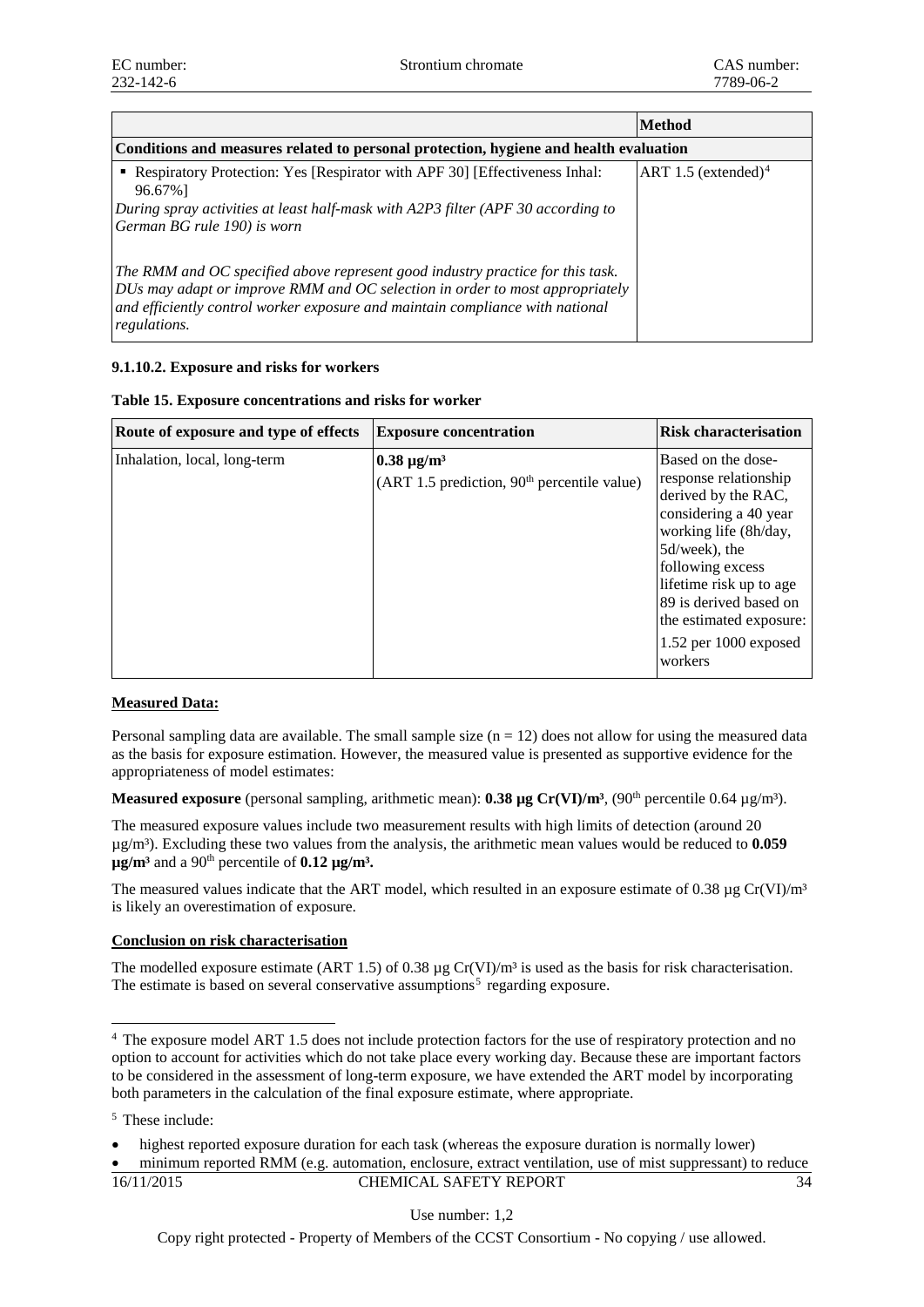An excess lifetime risk of 1.52 per 1000 exposed workers is estimated based on the above exposure estimate and the RAC dose-response relationship. As the mechanistic evidence is suggestive of non-linearity, it is acknowledged by RAC that excess risks inferred in the low exposure range [i.e. below an exposure concentration of 1  $\mu$ g Cr(VI)/m<sup>3</sup>] might be an over-estimate.

## **9.1.11. Worker contributing scenario 10: Waste management (PROC 8b)**

No Cr(VI) is released to waste water due to treatment processes. The substance is reductively treated to form insoluble Cr(III) or solutions from cleaning processes are recycled into the next batch.

Other process waste (empty bags, filters) are stored in closed containers which further are collected by licensed waste management companies for treatment, incineration and disposal of incineration residues to contaminated landfill. The scenario below describes the transfer of such type of waste (e.g. empty bags) to the storage area.

## **9.1.11.1. Conditions of use**

|                                                                                                                                                                                                 | <b>Method</b>  |
|-------------------------------------------------------------------------------------------------------------------------------------------------------------------------------------------------|----------------|
| Product (article) characteristics/substance emission potential                                                                                                                                  |                |
| • Substance product type: Powders, granules or pelletised material                                                                                                                              | <b>ART 1.5</b> |
| • Dustiness: Fine Dust                                                                                                                                                                          | <b>ART 1.5</b> |
| • Moisture content: Dry product $\ll$ 5 % moisture content)                                                                                                                                     | <b>ART 1.5</b> |
| • Powder weight fraction $[Cr(VI)]$ : < 25%                                                                                                                                                     | <b>ART 1.5</b> |
| <b>Activity emission potential</b>                                                                                                                                                              |                |
| • Duration of activity: 30 min                                                                                                                                                                  | <b>ART 1.5</b> |
| • Activity class: Handling of contaminated solid objects or paste                                                                                                                               | <b>ART 1.5</b> |
| • Situation: Handling of objects with visible contamination (object covered with<br>fugitive dust from surrounding dusty activities)                                                            | <b>ART 1.5</b> |
| • Handling type: Careful handling, involves workers showing attention to<br>potential danger, error or harm and carrying out the activity in a very exact and<br>thorough (or cautious) manner. | <b>ART 1.5</b> |
| <b>Surface contamination</b>                                                                                                                                                                    |                |
| • Process fully enclosed? No                                                                                                                                                                    | <b>ART 1.5</b> |
| <b>Effective houseleeping practices in place? Yes</b>                                                                                                                                           | <b>ART 1.5</b> |
| <b>Dispersion</b>                                                                                                                                                                               |                |
| • Work area: Indoors                                                                                                                                                                            | <b>ART 1.5</b> |
| Room size: Any size workroom                                                                                                                                                                    | <b>ART 1.5</b> |
| Technical and organisational conditions and measures - localised controls                                                                                                                       |                |
| Primary: Low level containment (90.00 % reduction)6                                                                                                                                             | <b>ART 1.5</b> |

exposure

-

Use number: 1,2

lowest level of personal protection (whereas the level of personal protection will normally be higher in practice)

use of the 90<sup>th</sup> percentile value as representative for the exposure situation.

While any one individual site may represent the situation for one of these assumptions (e.g. highest reported exposure duration), no individual site represents the worst case for each assumption. Furthermore, these assumptions have multiplicative effect, such that the level of conservatism built into the health assessment increases by orders of magnitude as a result.

<span id="page-21-0"></span><sup>16/11/2015</sup> CHEMICAL SAFETY REPORT 35 <sup>6</sup> Low level containment can, e.g., be described as "Physical containment or enclosure of the source of emission. The air within the enclosure is not actively ventilated or extracted. The enclosure is not opened during the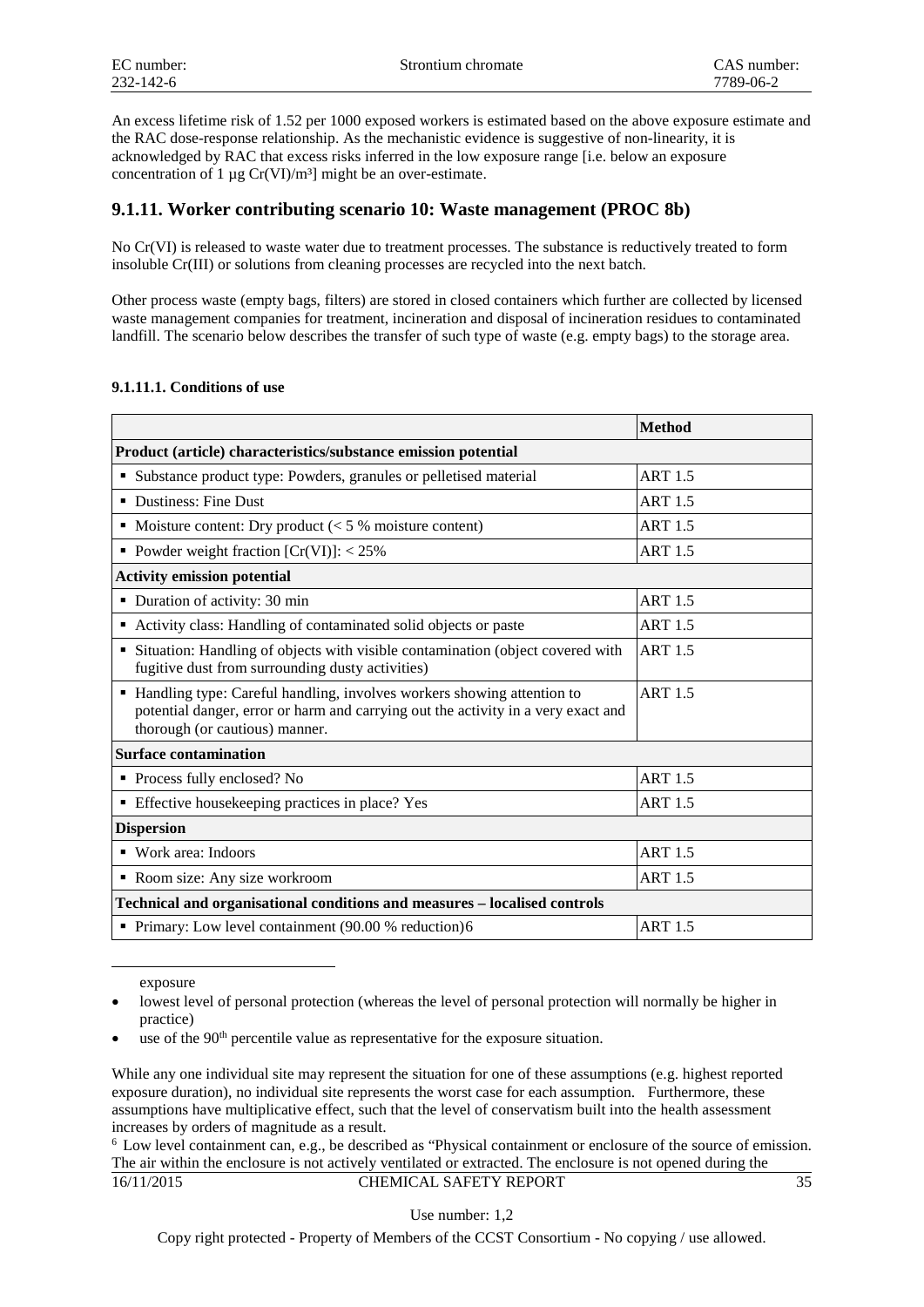|                                                                                                                                                                                                                                                                                   | <b>Method</b>      |  |  |
|-----------------------------------------------------------------------------------------------------------------------------------------------------------------------------------------------------------------------------------------------------------------------------------|--------------------|--|--|
| • Secondary: No localized controls $(0.0 %$ reduction)                                                                                                                                                                                                                            | <b>ART 1.5</b>     |  |  |
| • Ventilation rate: Only good natural ventilation                                                                                                                                                                                                                                 | <b>ART 1.5</b>     |  |  |
| Conditions and measures related to personal protection, hygiene and health evaluation                                                                                                                                                                                             |                    |  |  |
| • Respiratory Protection: Yes [Respirator with APF 30] [Effectiveness Inhal:<br>96.67%]<br>During waste transfer activities with potential to exposure to airborne hexavalent<br>chromium at least half-mask with A2P3 filter (APF 30 according to German BG<br>rule 190) is worn | ART 1.5 (extended) |  |  |
| The RMM and OC specified above represent good industry practice for this task.<br>DUs may adapt or improve RMM and OC selection in order to most appropriately<br>and efficiently control worker exposure and maintain compliance with national<br>regulations.                   |                    |  |  |

## **9.1.11.2. Exposure and risks for workers**

|  | Table 16. Exposure concentrations and risks for worker |  |  |
|--|--------------------------------------------------------|--|--|
|  |                                                        |  |  |

| Route of exposure and type of effects | <b>Exposure concentration</b>                                                | <b>Risk characterisation</b>                                                                                                                                                                                                                                                      |
|---------------------------------------|------------------------------------------------------------------------------|-----------------------------------------------------------------------------------------------------------------------------------------------------------------------------------------------------------------------------------------------------------------------------------|
| Inhalation, local, long-term          | $0.19 \,\mathrm{\mu g/m^3}$<br>$(ART 1.5 prediction, 90th percentile value)$ | Based on the dose-<br>response relationship<br>derived by the RAC,<br>considering a 40 year<br>working life (8h/day,<br>5d/week), the<br>following excess<br>lifetime risk up to age<br>89 is derived based on<br>the estimated exposure:<br>$0.76$ per $1000$ exposed<br>workers |

## **Conclusion on risk characterisation**

The modelled exposure estimate (ART 1.5) of 0.19  $\mu$ g Cr(VI)/m<sup>3</sup> is used as the basis for risk characterisation. The estimate is based on several conservative assumptions regarding exposure (see footnote 5).

An excess lifetime risk of 0.76 per 1000 exposed workers is estimated based on the above exposure estimate and the RAC dose-response relationship. As the mechanistic evidence is suggestive of non-linearity, it is acknowledged by RAC that excess risks inferred in the low exposure range [i.e. below an exposure concentration of 1  $\mu$ g Cr(VI)/m<sup>3</sup>] might be an over-estimate.

activity." [Advanced REACH Tool (ART) version 1.5].

-

## 16/11/2015 CHEMICAL SAFETY REPORT 36

Use number: 1,2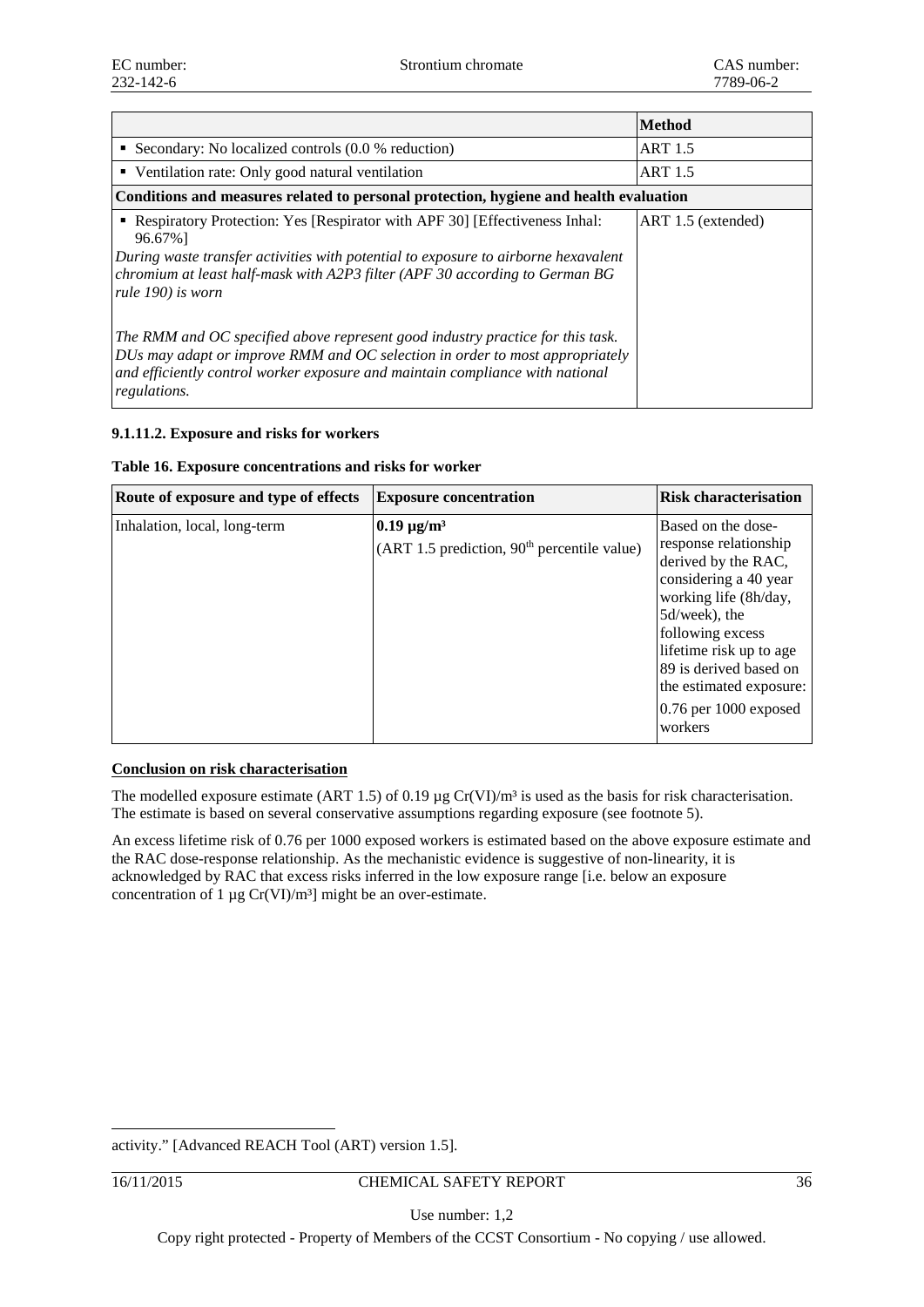# **10. RISK CHARACTERISATION RELATED TO COMBINED EXPOSURE**

## **10.1. Human health**

## **10.1.1. Workers**

In the formulation process (section 9.1.), there is no further combined potential exposure apart from what already has been shown in the respective sub-scenarios. Even in the case that one worker would conduct all activities (except laboratory work), estimated combined potential exposure would remain below  $0.5 \mu g/m<sup>3</sup>$ Cr(VI).

Painters and operators could conduct some combinations of tasks (sub-scenarios) in section 9.2.

For most ancillary activities, exposure estimates have been prepared by modeling. By nature, the exposure models used provide worst-case estimates in order to be assuredly conservative and to apply across a broad range of activities and situations. Accordingly, modeling may provide results that are so over-conservative as to be rather unrealistic, depending on the basic assumptions of the model and the specificity, the quality and the currency of the underlying model database.

Furthermore, taking into account the various details of processes carried on and risk management measures applied by different companies, each of the sub-scenarios represents a worst-case scenario by using the lowest level of OCs and RMMs reported for that one specific activity. Summing exposure estimates across subscenarios further amplifies the impact of conservative or worst-case assumptions across activities, resulting in potentially substantial over-estimates of potential exposure. As a clear example, summing up all exposure estimates from the worker sub-scenarios in section 9.2. would result in an unrealistic individual exposure duration.

Therefore, simply combining data and model-based exposure estimates for different tasks in the ES will necessarily lead to an unrealistic worst case overall exposure estimate.

Nevertheless, several possible combinations of sub-scenarios representing the highest possible combined exposure estimate (as the 90<sup>th</sup> percentile value of the data or model-based exposure distribution) have been evaluated and adjusted to an 8 hour working day. For example, a painter prepares the paint (WCS 2), then conducts spraying in large workrooms and in the spray booth (WCS 3 and 4) and finally cleans the tools in the booth (WCS 12). This would result in a combined exposure of 1.93  $\mu$ g/m<sup>3</sup>.

As a result and for use in the SEA, a maximum individual exposure value of 1.93  $\mu$ g Cr(VI)/m<sup>3</sup> is seen as a reasonable basis for calculation.

In this case, an excess lifetime risk of 7.72 per 1000 exposed workers is estimated based on the above exposure estimate and the RAC dose-response relationship.

## **10.1.2. Consumer**

Not relevant as there is no consumer use.

## **10.2. Environment (combined for all emission sources)**

## **10.2.1. All uses (regional scale)**

## **10.2.1.1. Regional exposure**

## **Environment**

The regional predicted environmental concentration (PEC regional) and the related risk characterisation ratios when a PNEC is available are presented in the table below.

16/11/2015 CHEMICAL SAFETY REPORT 78

Use number: 1,2